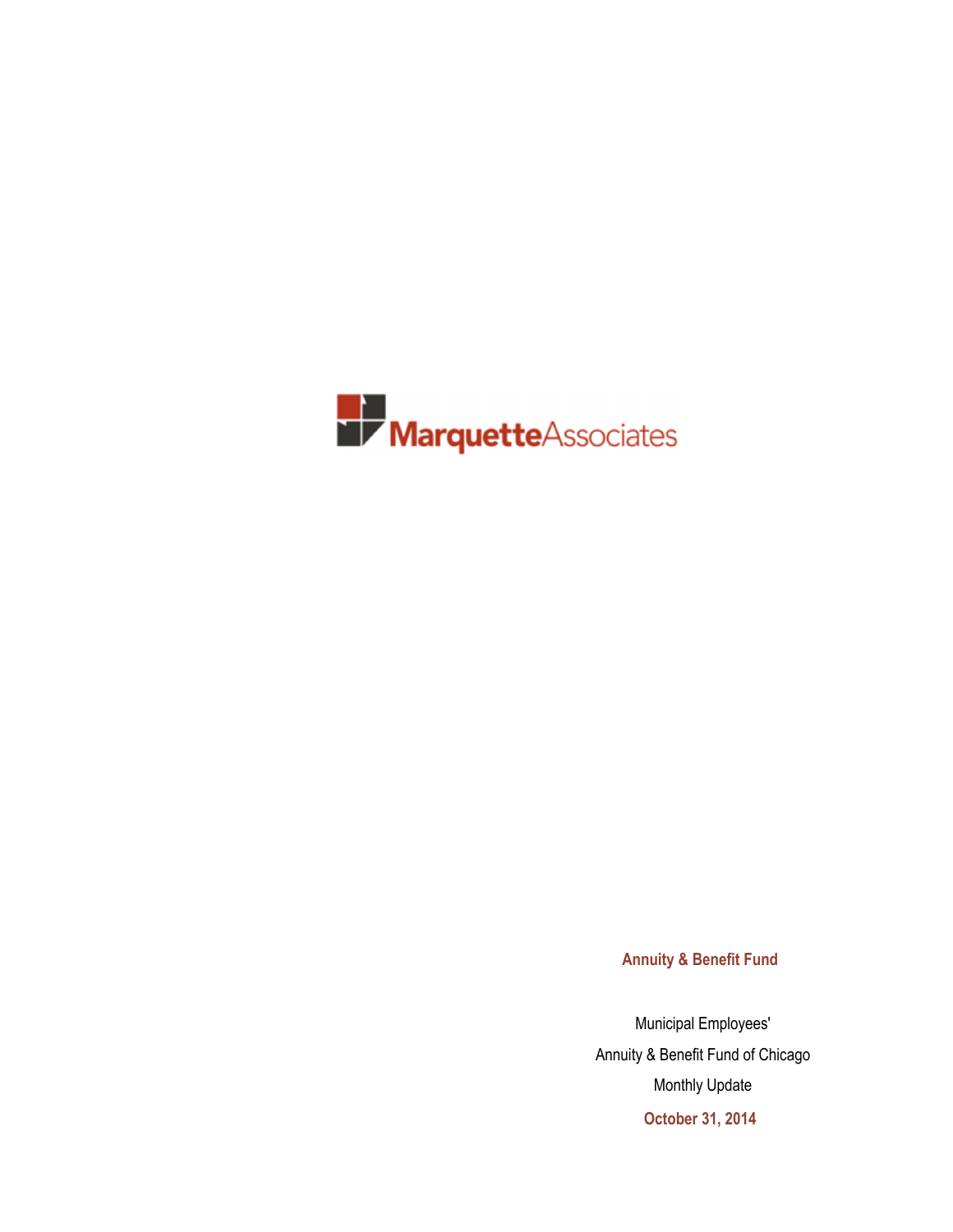## Municipal Employees' Annuity & Benefit Fund **Constanting Constanting Constanting Constanting Constanting Constanting Constanting Constanting Constanting Constanting Constanting Constanting Constanting Constanting Constanti**

Market Value: \$5,104.8 Million and 100.0% of Fund



**Return Summary** Ending October 31, 2014

**Total Fund Composite** Proposed Policy Benchmark

## **Return Summary YTD**

### **Asset Allocation vs. Target**

|                                | <b>Total Return</b> |                       | Current         | Current | Policy | <b>Difference</b> | $\%$    |
|--------------------------------|---------------------|-----------------------|-----------------|---------|--------|-------------------|---------|
| <b>Total Fund Composite</b>    | 4.0%                | Fixed Income          | \$1,328,892,232 | 26.0%   | 27.0%  | $-$49,393,161$    | $-1.0%$ |
| <b>Fixed Income Composite</b>  | 4.2%                | U.S. Equity           | \$1,339,187,038 | 26.2%   | 26.0%  | \$11,949,252      | 0.2%    |
| U.S. Equity Composite          | 6.6%                | Non-U.S. Equity       | \$1,057,466,850 | 20.7%   | 22.0%  | $-$ \$65,580,508  | $-1.3%$ |
| International Equity Composite | $-1.0\%$            | Hedge Funds           | \$534,324,781   | 10.5%   | 10.0%  | \$23,848,709      | 0.5%    |
| <b>Hedge Fund Composite</b>    | 2.7%                | <b>Real Assets</b>    | \$515,015,551   | 10.1%   | 10.0%  | \$4,539,479       | 0.1%    |
| Real Estate Composite          | 7.6%                | <b>Private Equity</b> | \$260,981,492   | 5.1%    | 5.0%   | \$5.743.456       | 0.1%    |
| Open-End Real Estate Comp      | 8.7%                | Other                 | \$68,892,773    | 1.3%    | 0.0%   | \$68,892,773      | 1.3%    |
|                                |                     | <b>Total</b>          | \$5,104,760,716 | 100.0%  | 100.0% |                   |         |

## **Summary of Cash Flows**

| <b>Sources of Portfolio Growth</b> | <b>Last Month</b>  | <b>Last Three</b><br><b>Months</b> | Year-To-Date       | <b>One Year</b>    | <b>Three Years</b>  | <b>Five Years</b>   |
|------------------------------------|--------------------|------------------------------------|--------------------|--------------------|---------------------|---------------------|
| <b>Beginning Market Value</b>      | \$5,105,032,676.38 | \$5,198,189,361.07                 | \$5,313,270,888.11 | \$5.275.920.307.16 | \$4,991,732,503.49  | \$4,817,918,559.19  |
| Net Additions/Withdrawals          | -\$46.014.054.95   | -\$126.482.212.71                  | -\$421.745.148.63  | -\$530.860.234.45  | -\$1.449.485.257.06 | -\$2.221.966.969.02 |
| <b>Investment Earnings</b>         | \$45,742,094.78    | \$33.053.567.85                    | \$213,234,976.73   | \$359.700.643.50   | \$1,562,513,469.78  | \$2,508.809.126.04  |
| <b>Ending Market Value</b>         | \$5,104,760,716.21 | \$5,104,760,716.21                 | \$5,104,760,716.21 | \$5,104,760,716.21 | \$5,104,760,716.21  | \$5,104,760,716.21  |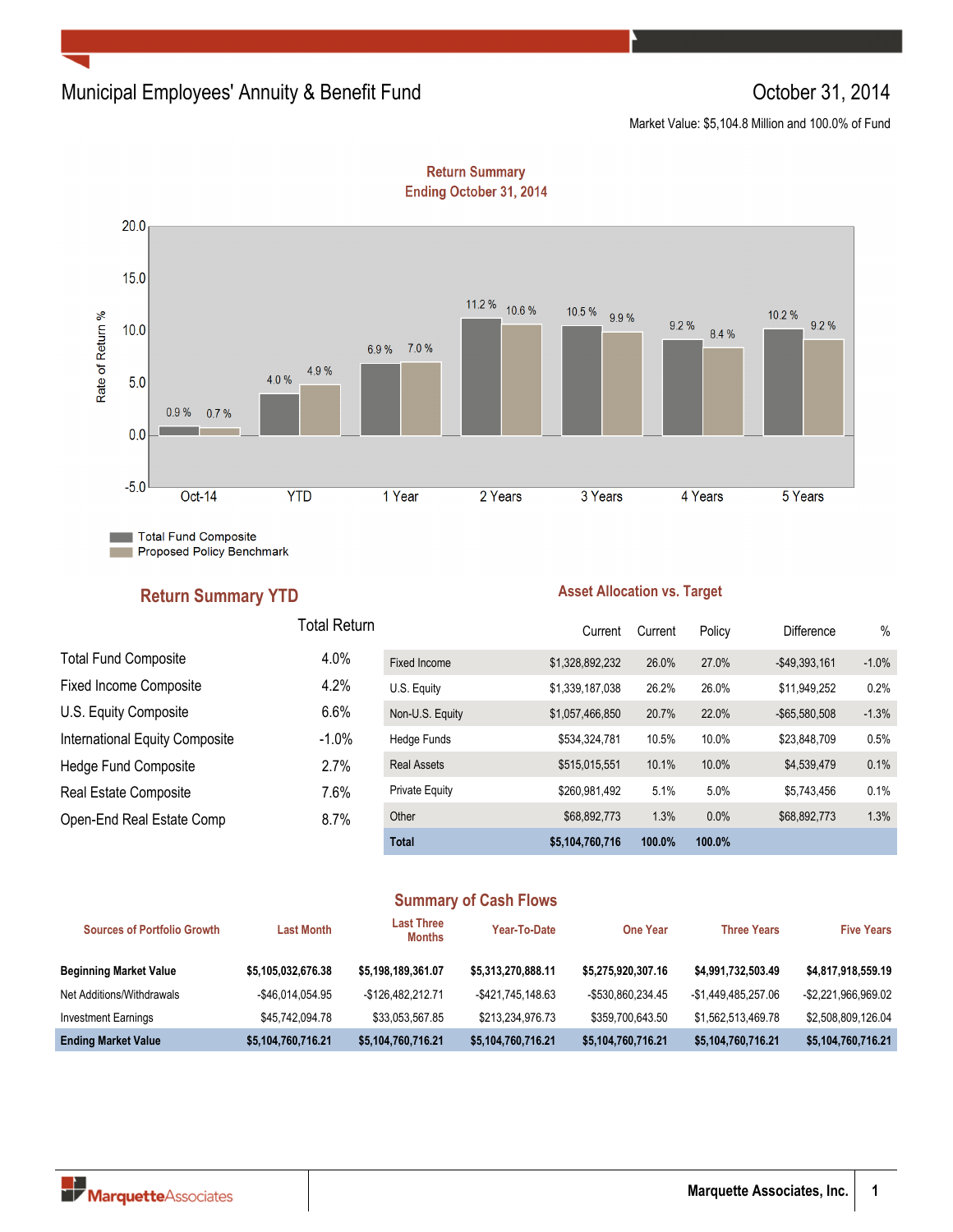Total Fund Composite

| <b>Ending October 31, 2014</b> |  |  |  |
|--------------------------------|--|--|--|
|--------------------------------|--|--|--|

|                                       | Asset Class                       | <b>Market Value</b><br>$($ \$) | 1 Mo Net<br>Cash Flows (\$) | $%$ of<br>Portfolio | Policy % | Policy Difference<br>$(\$)$ |
|---------------------------------------|-----------------------------------|--------------------------------|-----------------------------|---------------------|----------|-----------------------------|
| <b>Total Fund Composite</b>           |                                   | 5,104,760,716                  | $-47,260,785$               | 100.0               | 100.0    | $\bf{0}$                    |
| <b>Fixed Income Composite</b>         |                                   | 1,328,866,855                  | $-206,423$                  | 26.0                | 27.0     | $-49,418,590$               |
| Neuberger Berman                      | Core Plus Fixed Income            | 285,853,160                    | $-13,250$                   | 5.6                 |          |                             |
| <b>LM Capital</b>                     | Core Fixed Income                 | 306,260,921                    | $-36,477$                   | 6.0                 |          |                             |
| <b>UBS</b>                            | Core Fixed Income                 | 118,230,658                    | $-11,880$                   | 2.3                 |          |                             |
| Segall Bryant & Hamill                | Int. Fixed Income                 | 272,605,194                    | $-19,239$                   | 5.3                 |          |                             |
| MacKay Shields                        | High Yield Fixed Income           | 204,827,362                    | $-77,400$                   | 4.0                 |          |                             |
| Symphony                              | Senior Secured Loans              | 141,089,560                    | $-48,177$                   | 2.8                 |          |                             |
| <b>U.S. Equity Composite</b>          |                                   | 1,339,187,038                  | $-281,548$                  | 26.2                | 26.0     | 11,949,303                  |
| FIS Group U.S. Equity                 |                                   | 152,798,254                    | $-292$                      | 3.0                 |          | 152,798,254                 |
| <b>Great Lakes</b>                    | Large-Cap Value                   | 104,301,958                    | $-26,201$                   | 2.0                 |          |                             |
| Herndon                               | Large-Cap Value                   | 101,785,228                    | -29,945                     | 2.0                 |          |                             |
| RhumbLine S&P 500 Index               | Large-Cap Core                    | 293,782,003                    | $-4,316$                    | 5.8                 |          |                             |
| CastleArk                             | Large-Cap Growth                  | 63,353,453                     | $-20,883$                   | 1.2                 |          |                             |
| <b>Holland Capital</b>                | Large-Cap Growth                  | 112,773,609                    | $-34,705$                   | 2.2                 |          |                             |
| <b>Earnest Partners</b>               | Mid-Cap Core                      | 85,965,055                     | $-39,605$                   | 1.7                 |          |                             |
| Rhumbline MCG                         | Mid-Cap Growth                    | 83,978,990                     | $-1,257$                    | 1.6                 |          |                             |
| Geneva Capital                        | Mid-Cap Growth                    | 63,937,070                     | $-26,853$                   | 1.3                 |          |                             |
| Ariel Investments                     | Smid-Cap Value                    | 135,760,992                    | $-43,560$                   | 2.7                 |          |                             |
| Keeley                                | Small-Cap Value                   | 140,750,425                    | $-53,931$                   | 2.8                 |          |                             |
| <b>International Equity Composite</b> |                                   | 1,057,466,850                  | $-40,307,591$               | 20.7                | 22.0     | $-65,580,508$               |
| FIS Group Non-U.S. Equity             |                                   | 40,789,342                     | $-109$                      | 0.8                 |          | 40,789,342                  |
| NTGI MSCI ACWI ex. U.S. Index Fund    | Non-U.S. All-Cap Core             | 311,195,015                    | $-18,808$                   | 6.1                 |          |                             |
| LSV                                   | Non-U.S. Large-Cap<br>Value       | 117,239,949                    | $-59,702$                   | 2.3                 |          |                             |
| Cornerstone                           | Non-U.S. Large-Cap<br>Core        | 99,814,779                     | $-43,011$                   | 2.0                 |          |                             |
| Walter Scott & Partners               | Non-U.S. Large-Cap<br>Growth      | 94,225,563                     | $-68,376$                   | 1.8                 |          |                             |
| NTGI Small Cap International Index    | Non-U.S. Small-Cap<br>Core        | 230,368,861                    | -40,015,929                 | 4.5                 |          |                             |
| <b>William Blair</b>                  | <b>Emerging Markets</b>           | 163,833,340                    | $-101,657$                  | 3.2                 |          |                             |
| <b>Hedge Fund Composite</b>           |                                   | 534,324,781                    | 0                           | 10.5                | 10.0     | 23,848,709                  |
| Rock Creek Georgetown Fund            | <b>Hedged Equity Hedge</b><br>FoF | 271,516,552                    | 0                           | 5.3                 |          |                             |
| K2 Long Short Fund                    | <b>Hedged Equity Hedge</b><br>FoF | 262,808,229                    | 0                           | 5.1                 |          |                             |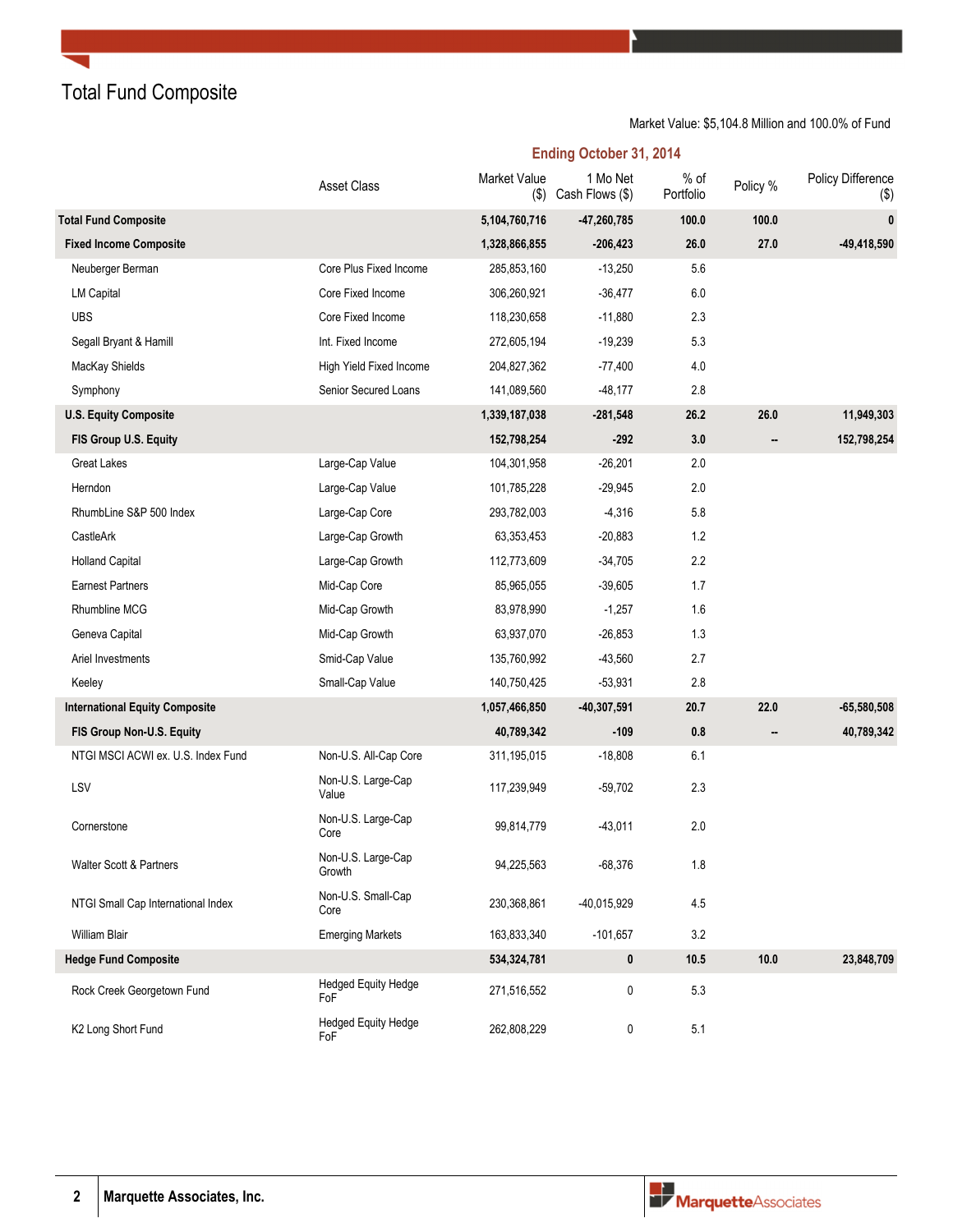## Total Fund Composite

### **Ending October 31, 2014** Asset Class Market Value (\$) Cash Flows (\$) 1 Mo Net % of<br>Portfolio Policy % Policy Difference (\$) **Real Estate Composite 515,015,551 -1,126,413 10.1 10.0 4,539,479 Open-End Real Estate Comp 368,436,505 -1,034,285 7.2 -- 368,436,505** American Core Realty Fund, LLC Core Real Estate 64,372,464 -792,857 1.3 AFL-CIO Building Investment Trust Core Real Estate 83,162,729 0 1.6 JPMorgan Strategic Property Fund Core Real Estate 98,543,673 -241,428 1.9 PRISA Core Real Estate 62,061,232 0 1.2 PRISA II Core Plus Real Estate 60,296,407 0 1.2 **Closed-End Real Estate Composite 146,579,046 -92,128 2.9 -- 146,579,046 Private Equity Composite 260,981,492 -4,251,056 5.1 5.0 5,743,456 Fund of Funds Private Equity Composite 112,429,473 -3,104,892 2.2 -- 112,429,473 Direct Investment Private Equity Composite 148,552,018 -1,146,164 2.9 -- 148,552,018 Cash Accounts 68,918,151 -1,087,754 1.4 0.0 68,918,151**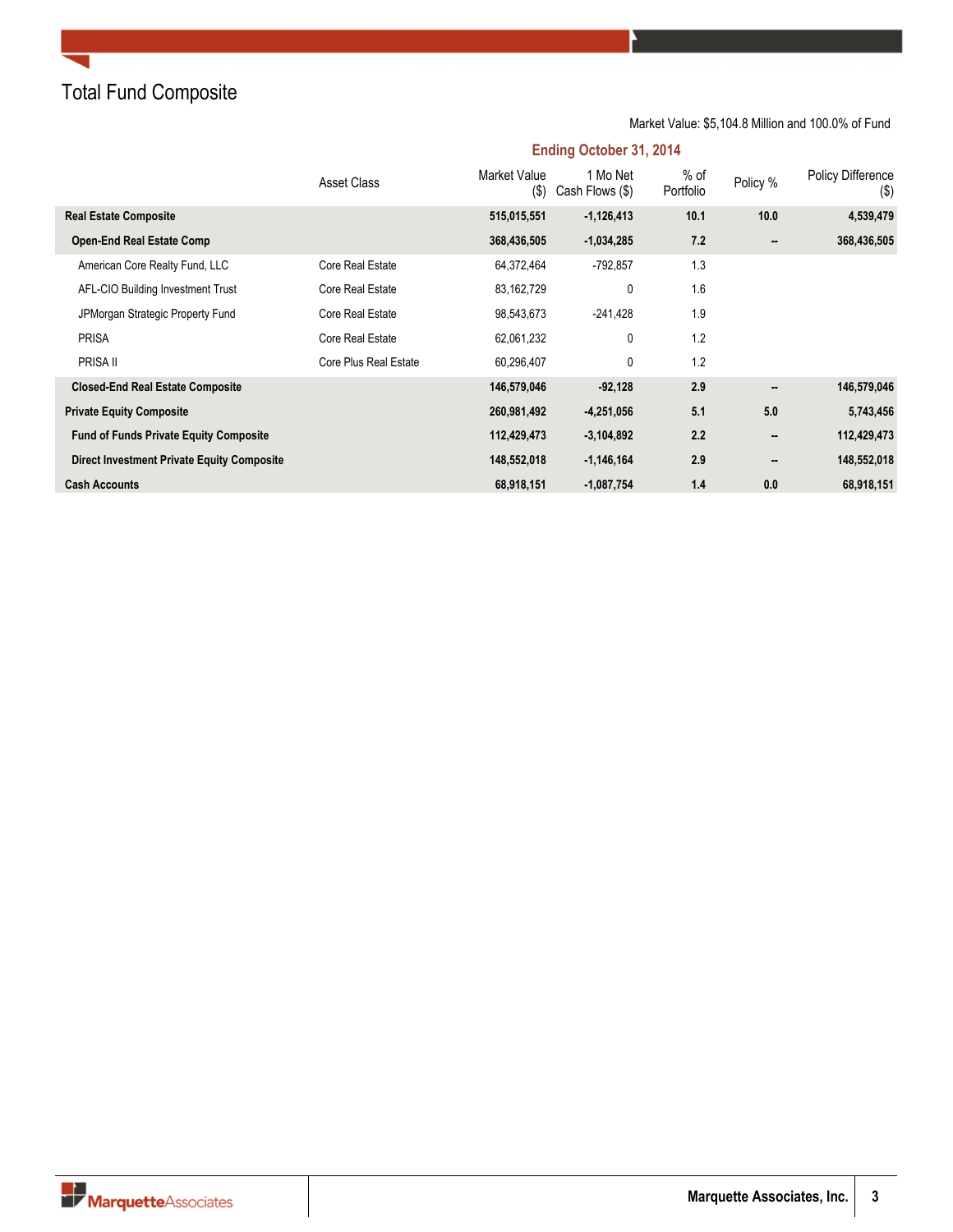# Investment Manager **Annualized Performance (Net of Fees)** Annualized Performance (Net of Fees)

Market Value: \$5,104.8 Million and 100.0% of Fund

|                                     |      |         |            |      |             |       | <b>Ending October 31, 2014</b> |                          |                          |                          | <b>Inception</b> |             |
|-------------------------------------|------|---------|------------|------|-------------|-------|--------------------------------|--------------------------|--------------------------|--------------------------|------------------|-------------|
|                                     | 1 Mo | 3 Mo    | <b>YTD</b> | 1 Yr | 2 Yrs       | 3 Yrs | 4 Yrs                          | 5 Yrs                    | 7 Yrs                    | 10 Yrs                   | Return           | Since       |
| <b>Total Fund Composite</b>         | 0.9  | 0.6     | 4.0        | 6.9  | 11.2        | 10.5  | 9.2                            | $10.2$                   | 3.6                      | 6.1                      | н.               |             |
| Proposed Policy Benchmark           | 0.7  | 0.7     | 4.9        | 7.0  | 10.6        | 9.9   | 8.4                            | 9.2                      | 2.8                      | 5.9                      |                  |             |
| <b>Actuarial Rate</b>               | 0.6  | 1.8     | 6.2        | 7.5  | 7.5         | 7.5   | 7.6                            | 7.7                      | 7.8                      | 7.9                      |                  |             |
| <b>Fixed Income Composite</b>       | 0.9  | 0.9     | 4.2        | 3.9  | 2.5         | 4.1   | 4.3                            | 5.4                      | 4.7                      | 4.4                      | н,               |             |
| <b>Barclays Aggregate</b>           | 1.0  | 1.4     | 5.1        | 4.1  | 1.5         | 2.7   | 3.3                            | 4.2                      | $5.0\,$                  | 4.6                      |                  |             |
| Neuberger Berman                    | 1.0  | 1.4     | 5.2        | 4.3  | 1.5         | 3.2   | 3.6                            | 4.9                      | 5.3                      | 4.9                      | 5.4              | May-01      |
| Barclays Aggregate                  | 1.0  | 1.4     | 5.1        | 4.1  | 1.5         | 2.7   | 3.3                            | 4.2                      | 5.0                      | 4.6                      | 5.2              | May-01      |
| <b>LM Capital</b>                   | 0.9  | 1.3     | 4.7        | 4.0  | 1.5         | 2.9   | 3.3                            | 4.3                      | --                       | $\frac{1}{2}$            | 5.2              | Mar-09      |
| <b>Barclays Aggregate</b>           | 1.0  | 1.4     | 5.1        | 4.1  | 1.5         | 2.7   | 3.3                            | 4.2                      | 5.0                      | 4.6                      | 4.9              | Mar-09      |
| <b>UBS</b>                          | 0.9  | 1.2     | 5.0        | 4.2  | 1.6         | 3.2   | 3.6                            | $\overline{\phantom{a}}$ | $\overline{\phantom{a}}$ | $\overline{\phantom{a}}$ | 3.9              | $Jul-10$    |
| <b>Barclays Aggregate</b>           | 1.0  | 1.4     | 5.1        | 4.1  | 1.5         | 2.7   | 3.3                            | 4.2                      | 5.0                      | 4.6                      | 3.5              | $Jul-10$    |
| Segall Bryant & Hamill              | 0.6  | 0.8     | 3.1        | 2.6  | 1.2         | 2.6   | 2.8                            | 3.9                      | --                       | $\frac{1}{2}$            | 4.7              | Apr-09      |
| Barclays Int Govt/Credit            | 0.7  | 0.9     | 2.9        | 2.3  | 1.1         | 2.2   | 2.4                            | 3.5                      | 4.3                      | 4.1                      | 4.1              | Apr-09      |
| MacKay Shields                      | 1.1  | 0.3     | 4.2        | 5.0  | 6.3         | 8.4   | 7.9                            | 9.3                      | $\overline{\phantom{m}}$ | $\frac{1}{2}$            | 12.2             | Apr-09      |
| BarCap Ba High Yield                | 2.1  | 2.0     | 6.6        | 7.2  | 6.7         | 9.0   | 8.0                            | 10.2                     | 9.4                      | 8.3                      | 12.9             | Apr-09      |
| <b>Barclays High Yield</b>          | 1.2  | 0.6     | 4.7        | 5.8  | 7.3         | 9.4   | 8.3                            | 10.4                     | $8.8\,$                  | 8.3                      | 14.4             | Apr-09      |
| Symphony                            | 0.7  | 0.2     | 2.3        | 3.7  | 5.1         | 6.4   | 6.2                            | 7.5                      | --                       | $\frac{1}{2}$            | 8.0              | Aug-09      |
| Credit Suisse Leveraged Loans       | 0.3  | $0.0\,$ | 2.7        | 3.8  | 5.0         | 6.1   | 5.5                            | 6.6                      | 4.6                      | 4.9                      |                  | 7.2 Aug-09  |
| <b>U.S. Equity Composite</b>        | 3.0  | 4.5     | 6.6        | 12.8 | 21.1        | 18.2  | 15.9                           | 16.9                     | 6.5                      | 8.3                      | н,               |             |
| Wilshire 5000 Total Market          | 2.8  | 4.8     | 10.0       | 16.2 | 22.1        | 19.6  | 16.5                           | 16.9                     | 6.3                      | 8.6                      | $\overline{a}$   |             |
| FIS Group U.S. Equity               | 3.4  | 4.5     | 8.2        | 14.4 | 22.9        | 18.8  | 15.8                           | 16.5                     | ä,                       | ÷,                       | 17.1             | $Jul-10$    |
| 50% Russell 1000 / 50% Russell 2000 | 4.5  | 5.0     | 6.3        | 12.5 | 22.0        | 19.1  | 16.1                           | 17.3                     | $6.6\,$                  | 8.7                      | 17.3             | $Jul-10$    |
| <b>Great Lakes</b>                  | 3.2  | 5.6     | 9.0        | 16.1 | 22.6        | 19.5  | 16.8                           | 17.5                     | 6.0                      | 8.9                      | 10.6             | Mar-91      |
| Russell 1000 Value                  | 2.2  | 3.8     | 10.5       | 16.5 | 22.2        | 20.4  | 16.7                           | 16.5                     | 5.1                      | 7.9                      | 10.4             | Mar-91      |
| Herndon                             | 0.6  | 1.9     | 4.9        | 12.7 | 18.4        |       |                                | --                       | --                       |                          | 17.9             | Nov-11      |
| Wilshire U.S. Large Cap Index       | 2.5  | 4.9     | 10.8       | 16.9 | <b>22.0</b> | 19.5  | 16.5                           | 16.6                     | 6.1                      | 8.4                      |                  | 20.3 Nov-11 |
| RhumbLine S&P 500 Index             | 2.4  | 5.0     | 10.8       | 17.1 | 22.0        | 19.8  | 16.8                           | 16.7                     | $\frac{1}{2}$            | $\mathbb{H}$             |                  | 10.2 Aug-08 |
| S&P 500                             | 2.4  | $5.0\,$ | 11.0       | 17.3 | 22.1        | 19.8  | 16.7                           | 16.7                     | $6.1\,$                  | 8.2                      | 10.0             | Aug-08      |
| CastleArk                           | 2.1  | 5.4     | 3.1        | 8.4  | 16.8        | 13.8  | 14.1                           | 14.9                     | 4.5                      | 8.1                      | 8.9              | $Jul-04$    |
| Russell 1000 Growth                 | 2.6  | $5.8\,$ | 10.7       | 17.1 | 22.6        | 19.3  | 16.9                           | 17.4                     | $7.5\,$                  | 9.1                      | $9.0\,$          | $Jul-04$    |
| <b>Holland Capital</b>              | 1.9  | 4.8     | 7.5        | 15.0 | 21.3        | 16.5  | 15.4                           | 15.9                     | 8.1                      | 8.4                      | 9.4              | Oct-02      |
| Russell 1000 Growth                 | 2.6  | $5.8\,$ | 10.7       | 17.1 | 22.6        | 19.3  | 16.9                           | 17.4                     | 7.5                      | 9.1                      | 9.6              | $Oct-02$    |
| <b>Earnest Partners</b>             | 2.4  | 2.6     | 7.8        | 14.0 | 20.6        | 17.2  | 15.2                           | 17.1                     | 7.3                      | $\Box$                   | 7.8              | Nov-06      |
| Russell MidCap                      | 3.1  | 4.5     | 10.2       | 15.3 | 24.2        | 20.1  | 16.9                           | 19.0                     | 7.7                      | 10.4                     |                  | 8.2 Nov-06  |

\* As of October 1, 2014, Herndon Large Cap equity's benchmark was changed to the Wilshire U.S. Large Cap Index.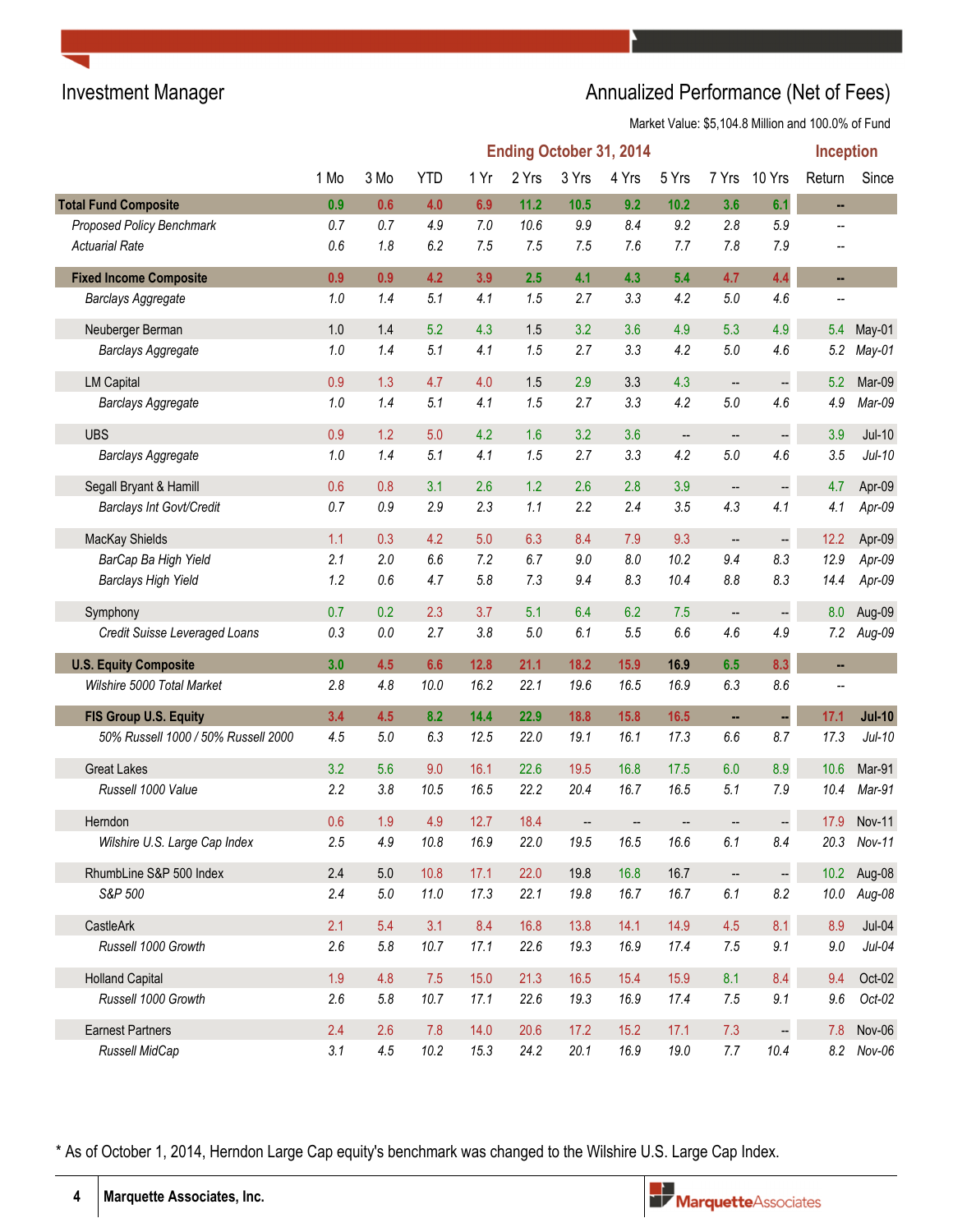# Investment Manager **Annualized Performance (Net of Fees)** Annualized Performance (Net of Fees)

Market Value: \$5,104.8 Million and 100.0% of Fund

|                                       |        |         |                          |        |                        |         | <b>Ending October 31, 2014</b> |                          |                          |                          | <b>Inception</b>         |             |
|---------------------------------------|--------|---------|--------------------------|--------|------------------------|---------|--------------------------------|--------------------------|--------------------------|--------------------------|--------------------------|-------------|
|                                       | 1 Mo   | 3 Mo    | <b>YTD</b>               | 1 Yr   | 2 Yrs                  | 3 Yrs   | 4 Yrs                          | 5 Yrs                    | 7 Yrs                    | 10 Yrs                   | Return                   | Since       |
| <b>Rhumbline MCG</b>                  | 2.8    | 5.1     | $\overline{\phantom{a}}$ | --     | $\qquad \qquad \cdots$ | --      | $\overline{\phantom{a}}$       | $\overline{\phantom{a}}$ | $\qquad \qquad -$        | $\overline{\phantom{a}}$ | 5.0                      | $Jun-14$    |
| Russell MidCap Growth                 | 2.8    | 5.2     | 8.6                      | 14.6   | 23.9                   | 18.7    | 16.5                           | 18.7                     | 7.5                      | 10.2                     | 5.2                      | $Jun-14$    |
| Geneva Capital                        | 3.9    | 5.1     | 2.1                      | 6.4    | 16.8                   | 13.9    | 14.3                           | $\qquad \qquad -$        | $\overline{\phantom{a}}$ | $\ddot{\phantom{1}}$     | 16.5                     | Nov-09      |
| Russell MidCap Growth                 | 2.8    | 5.2     | 8.6                      | 14.6   | 23.9                   | 18.7    | 16.5                           | 18.7                     | 7.5                      | 10.2                     | 18.0                     | Nov-09      |
| Ariel Investments                     | 5.1    | 5.7     | 7.7                      | 15.6   | 27.1                   | 23.2    | 16.6                           | 19.7                     | 8.3                      | 8.5                      | 13.1                     | Jun-84      |
| Russell 2500 Value                    | 4.4    | 2.7     | 5.5                      | 10.2   | 21.2                   | 19.3    | 15.4                           | 17.6                     | 7.2                      | 8.9                      |                          | $Jun-84$    |
| Keeley                                | 4.4    | 2.8     | 1.3                      | 5.2    | 21.1                   | 21.5    | 18.0                           | 19.4                     | 6.7                      | 10.1                     | 12.5                     | Dec-92      |
| Keeley SCV Custom Benchmark           | 7.0    | 4.1     | 1.9                      | 7.9    | 19.7                   | 17.9    | 14.2                           | 16.1                     | 5.1                      | 8.4                      | 11.0                     | Dec-92      |
| <b>International Equity Composite</b> | $-0.9$ | $-5.1$  | $-1.0$                   | 0.5    | 10.4                   | 8.9     | 5.5                            | 7.4                      | 2.2                      | 9.0                      | ш,                       |             |
| <b>MSCI ACWI ex USA</b>               | $-1.0$ | $-5.3$  | $-1.0$                   | 0.1    | 9.7                    | 7.8     | 4.5                            | 6.1                      | $-1.1$                   | 6.6                      |                          |             |
| <b>MSCI EAFE</b>                      | $-1.5$ | $-5.4$  | $-2.8$                   | $-0.6$ | 12.3                   | 9.7     | 6.1                            | 6.5                      | $-1.0$                   | 5.8                      | $\overline{\phantom{a}}$ |             |
| FIS Group Non-U.S. Equity             | $-0.7$ | $-4.0$  | $-2.8$                   | 1.5    | 12.6                   | н,      | $\blacksquare$                 | н,                       | н,                       | u,                       |                          | 13.3 Aug-12 |
| MSCI ACWI ex USA                      | $-1.0$ | $-5.3$  | $-1.0$                   | 0.1    | 9.7                    | 7.8     | 4.5                            | 6.1                      | $-1.1$                   | 6.6                      | 11.0                     | Aug-12      |
| NTGI MSCI ACWI ex. U.S. Index Fund    | $-0.9$ | $-5.2$  | $-0.8$                   | 0.3    | 9.9                    | 8.0     | 4.8                            | 6.3                      | --                       | $\ddot{\phantom{0}}$     | 10.5                     | Oct-08      |
| MSCI ACWI ex USA                      | $-1.0$ | $-5.3$  | $-1.0$                   | 0.1    | 9.7                    | 7.8     | 4.5                            | 6.1                      | $-1.1$                   | 6.6                      | 10.3                     | Oct-08      |
| LSV                                   | $-2.2$ | $-7.1$  | $-4.8$                   | $-2.8$ | 12.0                   | 9.7     | 6.3                            | 7.1                      | $-0.8$                   | ÷,                       | 5.3                      | Apr-05      |
| <b>MSCI EAFE Value</b>                | $-2.0$ | $-6.6$  | $-2.6$                   | $-0.6$ | 12.7                   | 9.9     | 5.8                            | 5.6                      | $-1.6$                   | 5.3                      | 4.7                      | Apr-05      |
| Cornerstone                           | $-1.5$ | $-4.1$  | $-1.8$                   | 0.1    | 9.2                    | 9.3     | 5.1                            | 5.5                      | 1.6                      | 4                        | 6.4                      | Nov-04      |
| <b>MSCI EAFE</b>                      | $-1.5$ | $-5.4$  | $-2.8$                   | $-0.6$ | 12.3                   | 9.7     | 6.1                            | 6.5                      | $-1.0$                   | 5.8                      | 5.2                      | $Nov-04$    |
| Walter Scott & Partners               | $-0.1$ | $-3.1$  | $-1.7$                   | $-1.3$ | 7.1                    | 7.7     | 5.2                            | 6.5                      | 1.4                      | $\overline{a}$           | 6.5                      | Nov-04      |
| <b>MSCI EAFE</b>                      | $-1.5$ | $-5.4$  | $-2.8$                   | $-0.6$ | 12.3                   | 9.7     | 6.1                            | 6.5                      | $-1.0$                   | 5.8                      | 5.2                      | $Nov-04$    |
| NTGI Small Cap International Index    | $-2.4$ | $-8.1$  | $-4.3$                   | $-1.9$ | 12.1                   | 9.7     | 6.8                            | 8.8                      | $\overline{\phantom{a}}$ | $\overline{\phantom{a}}$ | 14.8                     | Oct-08      |
| MSCI World ex USA Small Cap           | $-2.5$ | $-8.2$  | $-4.5$                   | $-2.1$ | 11.8                   | 9.5     | 6.5                            | 8.5                      | 0.4                      | 7.3                      | 14.6                     | Oct-08      |
| <b>William Blair</b>                  | 2.6    | 0.0     | 9.7                      | 9.3    | 9.5                    | 9.1     | 4.3                            | 9.6                      | $-1.0$                   | <u>.</u>                 | 9.7                      | $Jul-05$    |
| <b>MSCI Emerging Markets</b>          | 1.2    | $-4.2$  | 3.6                      | 0.6    | 3.5                    | 3.2     | 0.4                            | 4.6                      | $-1.5$                   | 10.5                     | 8.3                      | $Jul-05$    |
| <b>Hedge Fund Composite</b>           | 0.9    | 1.5     | 2.7                      | 6.5    | 11.1                   | 9.4     | 6.6                            | 6.2                      | ÷,                       |                          | ш,                       |             |
| <b>HFRX Equity Hedge Index</b>        | $-0.1$ | 1.4     | $1.0\,$                  | 3.3    | 6.4                    | 4.8     | 0.1                            | 1.3                      | $-2.5$                   | $0.6\,$                  | --                       |             |
| Rock Creek Georgetown Fund            | 1.6    | 2.2     | 2.2                      | 5.7    | 10.7                   | 9.3     | 6.8                            | 6.6                      | $\overline{\phantom{a}}$ | $\frac{1}{2}$            | 6.5                      | $Jan-09$    |
| <b>HFRX Equity Hedge Index</b>        | $-0.1$ | 1.4     | $1.0\,$                  | 3.3    | 6.4                    | 4.8     | 0.1                            | $1.3\,$                  | $-2.5$                   | 0.6                      | 2.8                      | $Jan-09$    |
| K2 Long Short Fund                    | 0.2    | 0.8     | 3.0                      | 7.0    | 11.3                   | 9.3     | 6.4                            | 5.7                      | $\overline{\phantom{a}}$ | $\ddot{\phantom{0}}$     | 5.9                      | $Jan-09$    |
| <b>HFRX Equity Hedge Index</b>        | $-0.1$ | $1.4\,$ | $1.0\,$                  | 3.3    | $6.4\,$                | $4.8\,$ | $0.1\,$                        | 1.3                      | $-2.5$                   | $0.6\,$                  | 2.8                      | $Jan-09$    |

\* Keeley SCV Custom Benchmark is currently Russell 2000 Value. Prior to August 1, 2009, it is Russell MidCap Value.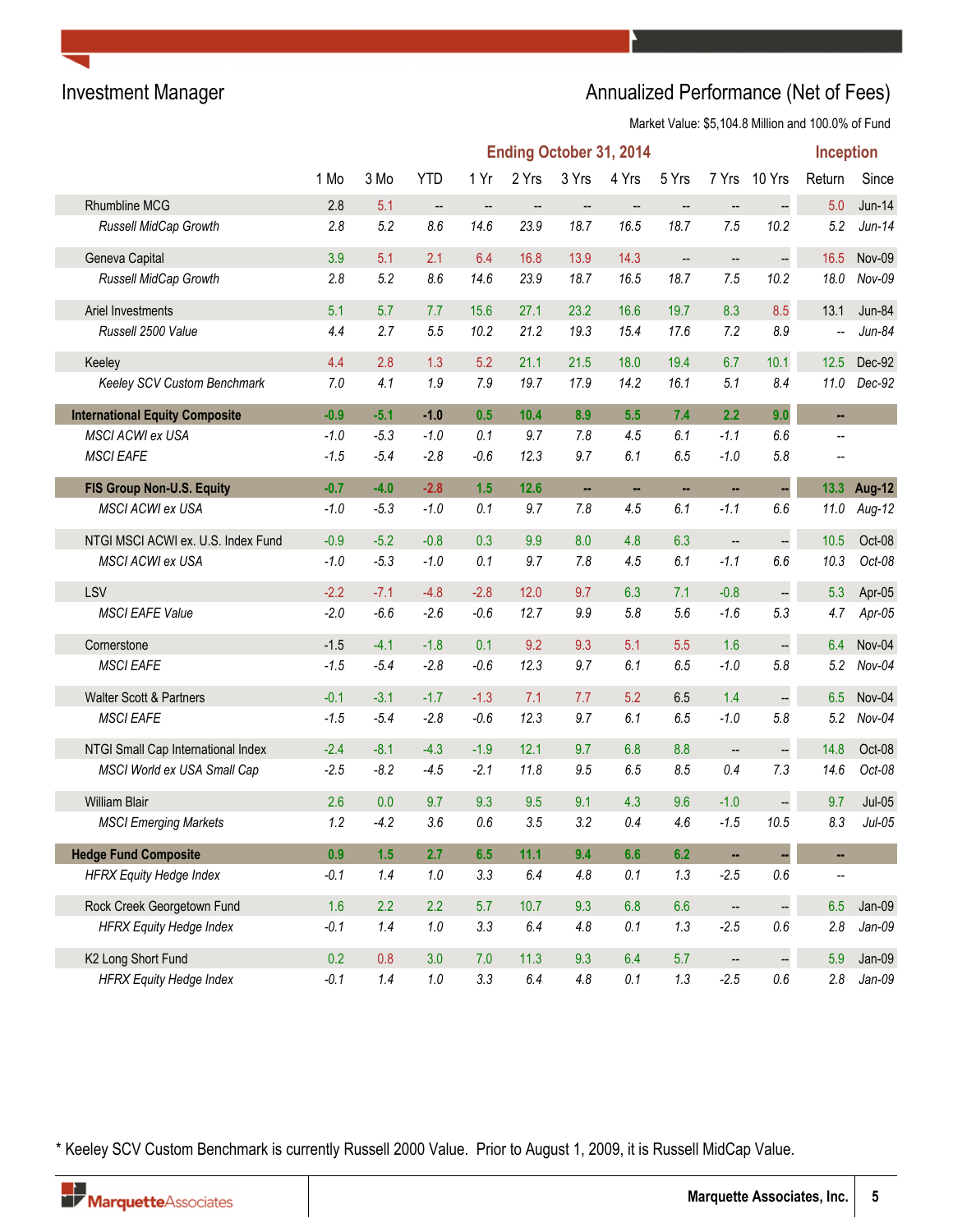# Investment Manager **Annualized Performance (Net of Fees)** Annualized Performance (Net of Fees)

|                                   | <b>Ending October 31, 2014</b> |      |     |      |       |       |       |       |        |        |                          | <b>Inception</b> |
|-----------------------------------|--------------------------------|------|-----|------|-------|-------|-------|-------|--------|--------|--------------------------|------------------|
|                                   | 1 Mo                           | 3 Mo | YTD | 1 Yr | 2 Yrs | 3 Yrs | 4 Yrs | 5 Yrs | 7 Yrs  | 10 Yrs | Return                   | Since            |
| <b>Real Estate Composite</b>      | 0.0                            | 2.1  | 7.6 | 11.2 | 10.8  | 10.5  | 12.6  | 12.0  | 0.4    | 5.6    | $\sim$                   |                  |
| NPI                               | 0.0                            | 1.7  | 8.5 | 10.3 | 10.7  | 10.7  | 11.9  | 11.1  | 4.6    | 8.4    |                          |                  |
| <b>Open-End Real Estate Comp</b>  | 0.0                            | 2.7  | 8.7 | 11.9 | 11.8  | 11.7  | 13.0  | 11.5  | 1.5    | 6.3    | $\sim$                   |                  |
| NFI                               | 0.0                            | 2.1  | 8.4 | 10.6 | 11.4  | 11.0  | 12.4  | 11.7  | 1.6    | 6.1    | $\overline{\phantom{m}}$ |                  |
| American Core Realty Fund, LLC    | 0.0                            | 3.1  | 8.9 | 11.4 | 11.3  | 11.1  | 12.0  | 9.8   | 1.5    | 5.6    | 5.5                      | $Nov-03$         |
| NFI                               | 0.0                            | 2.1  | 8.4 | 10.6 | 11.4  | 11.0  | 12.4  | 11.7  | 1.6    | 6.1    | 6.5                      | $Nov-03$         |
| AFL-CIO Building Investment Trust | 0.0                            | 3.0  | 9.6 | 12.1 | 10.8  | 11.3  | 11.9  | 10.1  | 2.2    | 5.8    | 5.7                      | $Jun-02$         |
| <b>NFI</b>                        | 0.0                            | 2.1  | 8.4 | 10.6 | 11.4  | 11.0  | 12.4  | 11.7  | 1.6    | 6.1    | 6.6                      | $Jun-02$         |
| JPMorgan Strategic Property Fund  | $-0.1$                         | 1.8  | 7.3 | 10.3 | 12.2  | 11.8  | 13.1  | 11.6  | 2.7    | 7.2    | 7.6                      | $Jun-02$         |
| NFI                               | 0.0                            | 2.1  | 8.4 | 10.6 | 11.4  | 11.0  | 12.4  | 11.7  | 1.6    | 6.1    | 6.6                      | $Jun-02$         |
| <b>PRISA</b>                      | 0.0                            | 3.0  | 8.5 | 12.2 | 12.0  | 11.4  | 14.0  | 12.5  | 0.9    | 5.8    | 6.5                      | <b>Nov-81</b>    |
| NFI                               | 0.0                            | 2.1  | 8.4 | 10.6 | 11.4  | 11.0  | 12.4  | 11.7  | 1.6    | 6.1    | $\overline{\phantom{a}}$ | Nov-81           |
| PRISA II                          | 0.0                            | 3.2  | 9.8 | 14.8 | 13.1  | 13.3  | 15.9  | 14.3  | $-0.5$ | 5.7    | 7.3                      | <b>Nov-89</b>    |
| <b>NFI</b>                        | 0.0                            | 2.1  | 8.4 | 10.6 | 11.4  | 11.0  | 12.4  | 11.7  | 1.6    | 6.1    | $\overline{\phantom{a}}$ | Nov-89           |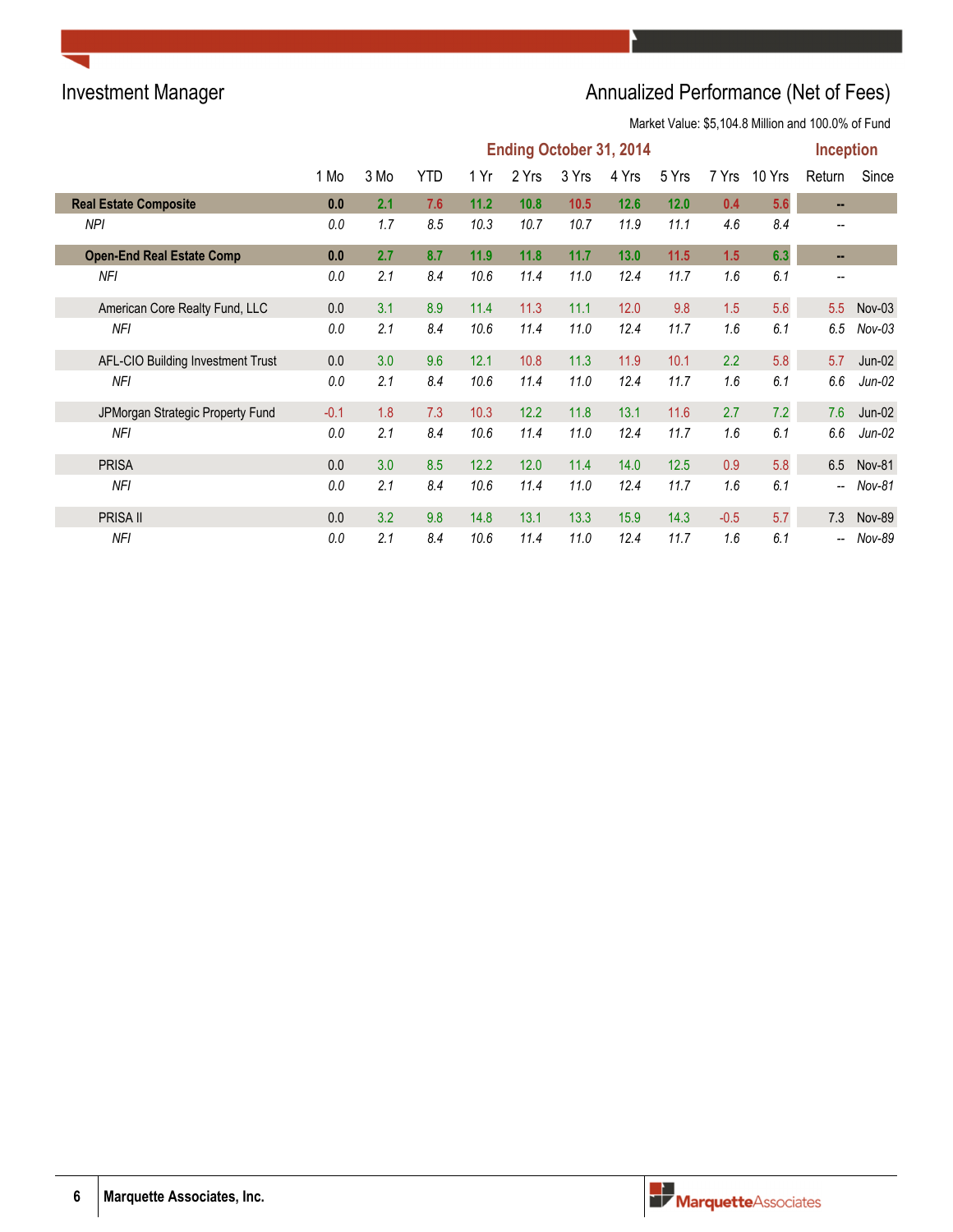# Investment Manager **Investment Manager** Calendar Performance (Net of Fees)

Market Value: \$5,104.8 Million and 100.0% of Fund

|                                     |            |        |      |                          |         | <b>Ending October 31, 2014</b> |                          |                          |                          |                          |                          |
|-------------------------------------|------------|--------|------|--------------------------|---------|--------------------------------|--------------------------|--------------------------|--------------------------|--------------------------|--------------------------|
|                                     | <b>YTD</b> | 2013   | 2012 | 2011                     | 2010    | 2009                           | 2008                     | 2007                     | 2006                     | 2005                     | 2004                     |
| <b>Total Fund Composite</b>         | 4.0        | 16.1   | 12.8 | 0.1                      | 14.2    | 19.6                           | $-28.6$                  | 7.3                      | 12.7                     | 6.7                      | 10.4                     |
| Proposed Policy Benchmark           | 4.9        | 14.3   | 11.4 | $-0.4$                   | 12.7    | 13.2                           | $-26.7$                  | 8.5                      | 14.6                     | 7.9                      | 11.9                     |
| <b>Actuarial Rate</b>               | 6.2        | 7.5    | 7.5  | 8.0                      | 8.0     | 8.0                            | 8.0                      | $8.0\,$                  | 8.0                      | $8.0\,$                  | $8.0\,$                  |
| <b>Fixed Income Composite</b>       | 4.2        | 0.4    | 7.0  | 6.7                      | 8.0     | 10.6                           | $-4.6$                   | 5.2                      | 4.6                      | 2.3                      | 4.4                      |
| <b>Barclays Aggregate</b>           | 5.1        | $-2.0$ | 4.2  | 7.8                      | 6.5     | 5.9                            | 5.2                      | $7.0$                    | 4.3                      | 2.4                      | 4.3                      |
| Neuberger Berman                    | 5.2        | $-2.0$ | 5.4  | 7.6                      | 8.7     | 13.0                           | $-1.7$                   | 6.2                      | 4.5                      | 2.5                      | 4.6                      |
| Barclays Aggregate                  | 5.1        | $-2.0$ | 4.2  | 7.8                      | 6.5     | 5.9                            | 5.2                      | $7.0$                    | 4.3                      | 2.4                      | 4.3                      |
| <b>LM Capital</b>                   | 4.7        | $-1.7$ | 5.3  | 7.3                      | 6.2     | --                             | $\overline{\phantom{a}}$ | --                       | $\overline{\phantom{a}}$ | --                       | --                       |
| <b>Barclays Aggregate</b>           | 5.1        | $-2.0$ | 4.2  | 7.8                      | 6.5     | 5.9                            | 5.2                      | 7.0                      | 4.3                      | 2.4                      | 4.3                      |
| <b>UBS</b>                          | 5.0        | $-1.9$ | 5.4  | 7.3                      | --      | --                             | $\qquad \qquad \cdots$   | $\qquad \qquad \qquad -$ | --                       | $\qquad \qquad \qquad -$ | $\overline{\phantom{a}}$ |
| <b>Barclays Aggregate</b>           | 5.1        | $-2.0$ | 4.2  | 7.8                      | $6.5\,$ | 5.9                            | 5.2                      | $7.0$                    | 4.3                      | 2.4                      | 4.3                      |
| Segall Bryant & Hamill              | 3.1        | $-0.8$ | 4.7  | 6.3                      | 6.7     | --                             | $\overline{\phantom{a}}$ | $\overline{\phantom{a}}$ | $\overline{\phantom{a}}$ | --                       |                          |
| Barclays Int Govt/Credit            | 2.9        | $-0.9$ | 3.9  | 5.8                      | 5.9     | 5.2                            | 5.1                      | 7.4                      | 4.1                      | 1.6                      | $3.0\,$                  |
| MacKay Shields                      | 4.2        | 6.4    | 13.9 | 6.6                      | 12.4    | --                             | --                       | --                       | $\overline{\phantom{a}}$ | $\overline{\phantom{a}}$ |                          |
| BarCap Ba High Yield                | 6.6        | 5.1    | 14.6 | 6.8                      | 14.6    | 46.1                           | $-17.5$                  | 1.7                      | 10.1                     | 2.9                      | 9.6                      |
| <b>Barclays High Yield</b>          | 4.7        | 7.4    | 15.8 | $5.0\,$                  | 15.1    | 58.2                           | $-26.2$                  | 1.9                      | 11.8                     | 2.7                      | 11.1                     |
| Symphony                            | 2.3        | 7.2    | 9.7  | 3.8                      | 11.7    | --                             | --                       | $\qquad \qquad \cdots$   | --                       | --                       |                          |
| Credit Suisse Leveraged Loans       | 2.7        | 6.2    | 9.4  | 1.8                      | 10.0    | 44.9                           | $-28.8$                  | $1.9\,$                  | 7.3                      | 5.7                      | 5.6                      |
| <b>U.S. Equity Composite</b>        | 6.6        | 33.6   | 16.2 | 0.4                      | 20.5    | 34.2                           | $-38.7$                  | 5.2                      | 12.6                     | 5.5                      | $12.6$                   |
| Wilshire 5000 Total Market          | 10.0       | 33.1   | 16.1 | 1.0                      | 17.2    | 28.3                           | $-37.2$                  | 5.6                      | 15.8                     | 6.4                      | 12.5                     |
| FIS Group U.S. Equity               | 8.2        | 35.3   | 13.4 | $-0.5$                   | 19.7    | 33.4                           | ш,                       | н,                       | н,                       | н,                       | ÷,                       |
| 50% Russell 1000 / 50% Russell 2000 | 6.3        | 36.0   | 16.4 | $-1.3$                   | 21.4    | 28.0                           | $-35.6$                  | 2.1                      | 17.0                     | 5.5                      | 14.9                     |
| <b>Great Lakes</b>                  | 9.0        | 34.9   | 13.5 | 4.8                      | 17.7    | 22.5                           | $-37.2$                  | 7.4                      | 15.4                     | 8.4                      | 22.5                     |
| Russell 1000 Value                  | 10.5       | 32.5   | 17.5 | 0.4                      | 15.5    | 19.7                           | $-36.8$                  | $-0.2$                   | 22.2                     | 7.1                      | 16.5                     |
| Herndon                             | 4.9        | 31.4   | 17.8 | $\overline{\phantom{a}}$ |         | --                             |                          | --                       |                          |                          |                          |
| Wilshire U.S. Large Cap Index       | 10.8       | 32.3   | 15.7 | $1.6\,$                  | 15.8    | 26.7                           | $-37.1$                  | 6.4                      | 15.6                     | 6.3                      | 11.7                     |
| RhumbLine S&P 500 Index             | 10.8       | 32.3   | 16.3 | 2.4                      | 14.8    | 26.6                           | $\overline{\phantom{a}}$ | $\overline{\phantom{a}}$ | $\overline{\phantom{a}}$ | $\qquad \qquad -$        | $\overline{\phantom{a}}$ |
| S&P 500                             | 11.0       | 32.4   | 16.0 | 2.1                      | 15.1    | 26.5                           | $-37.0$                  | $5.5\,$                  | 15.8                     | 4.9                      | 10.9                     |
| CastleArk                           | 3.1        | 30.5   | 13.2 | 0.5                      | 21.3    | 36.9                           | $-44.7$                  | 25.5                     | 5.3                      | 8.0                      |                          |
| Russell 1000 Growth                 | 10.7       | 33.5   | 15.3 | 2.6                      | 16.7    | 37.2                           | $-38.4$                  | 11.8                     | 9.1                      | 5.3                      | $6.3\,$                  |
| <b>Holland Capital</b>              | 7.5        | 32.2   | 12.8 | 3.9                      | 15.7    | 40.0                           | $-33.7$                  | 9.4                      | 6.8                      | $-0.2$                   | 12.3                     |
| Russell 1000 Growth                 | 10.7       | 33.5   | 15.3 | 2.6                      | 16.7    | 37.2                           | $-38.4$                  | 11.8                     | 9.1                      | 5.3                      | $6.3\,$                  |
| <b>Earnest Partners</b>             | 7.8        | 29.6   | 16.2 | $-0.7$                   | 26.1    | 42.5                           | $-41.2$                  | 8.7                      | --                       | --                       |                          |
| Russell MidCap                      | 10.2       | 34.8   | 17.3 | $-1.5$                   | 25.5    | 40.5                           | $-41.5$                  | $5.6\,$                  | 15.3                     | 12.7                     | 20.2                     |

\* As of October 1, 2014, Herndon Large Cap equity's benchmark was changed to the Wilshire U.S. Large Cap Index.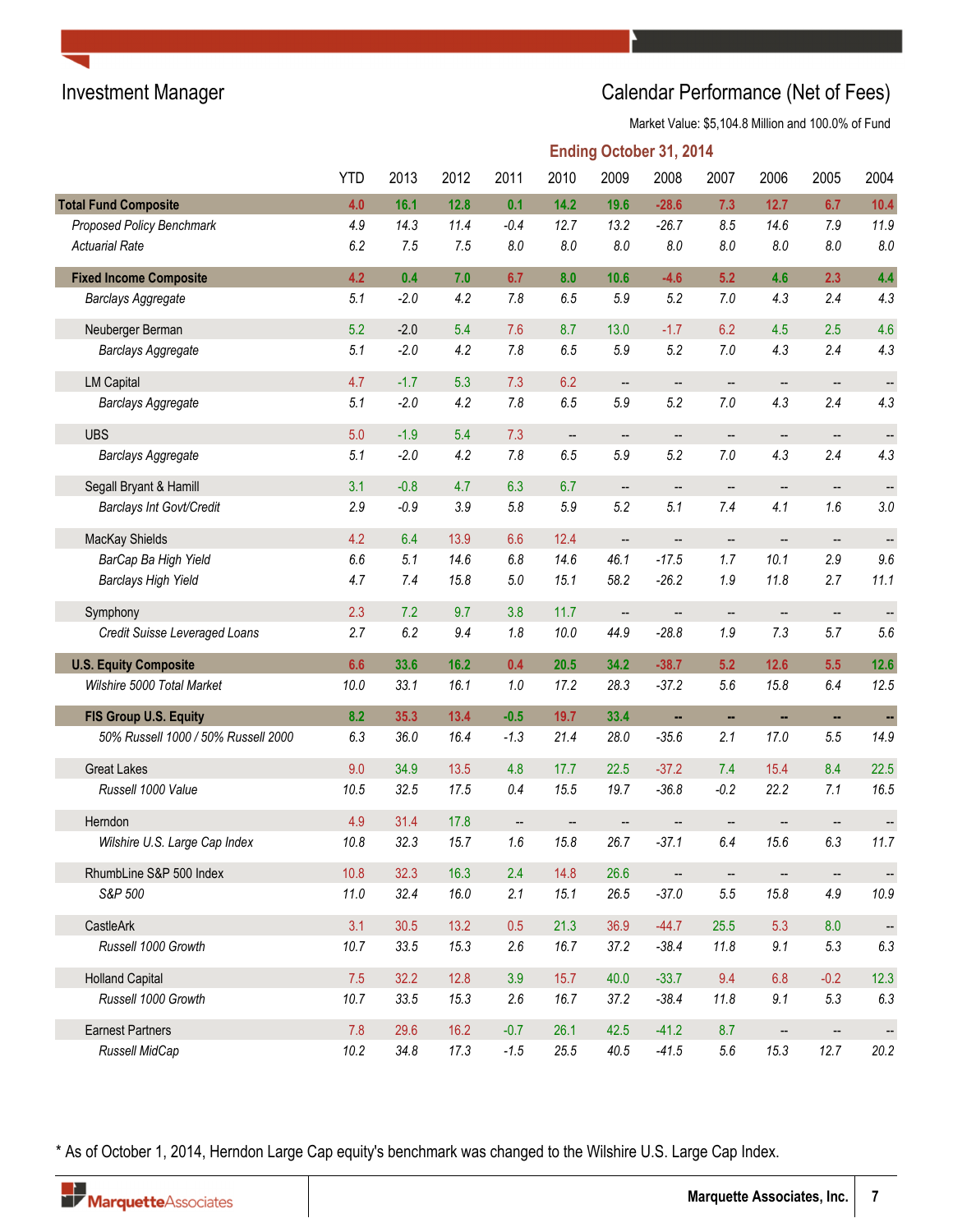# Investment Manager **Investment Manager** Calendar Performance (Net of Fees)

|                                       | <b>Ending October 31, 2014</b> |        |                          |         |                          |                          |                          |                          |                          |                          |                          |
|---------------------------------------|--------------------------------|--------|--------------------------|---------|--------------------------|--------------------------|--------------------------|--------------------------|--------------------------|--------------------------|--------------------------|
|                                       | <b>YTD</b>                     | 2013   | 2012                     | 2011    | 2010                     | 2009                     | 2008                     | 2007                     | 2006                     | 2005                     | 2004                     |
| Rhumbline MCG                         | --                             | --     | --                       | --      | $\overline{\phantom{a}}$ | $\overline{\phantom{a}}$ | $\overline{\phantom{a}}$ | --                       | --                       | $\overline{\phantom{a}}$ | $\overline{\phantom{a}}$ |
| Russell MidCap Growth                 | 8.6                            | 35.7   | 15.8                     | $-1.7$  | 26.4                     | 46.3                     | $-44.3$                  | 11.4                     | 10.7                     | 12.1                     | 15.5                     |
| Geneva Capital                        | 2.1                            | 31.3   | 11.0                     | 3.3     | 30.4                     | $\qquad \qquad \cdots$   | --                       | --                       | --                       | $\overline{\phantom{a}}$ | $\overline{\phantom{a}}$ |
| Russell MidCap Growth                 | 8.6                            | 35.7   | 15.8                     | $-1.7$  | 26.4                     | 46.3                     | $-44.3$                  | 11.4                     | 10.7                     | 12.1                     | 15.5                     |
| Ariel Investments                     | 7.7                            | 43.5   | 20.0                     | $-9.3$  | 26.1                     | 65.7                     | $-46.8$                  | $-0.3$                   | 10.1                     | 1.9                      | 18.9                     |
| Russell 2500 Value                    | 5.5                            | 33.3   | 19.2                     | $-3.4$  | 24.8                     | 27.7                     | $-32.0$                  | $-7.3$                   | 20.2                     | 7.7                      | 21.6                     |
| Keeley                                | 1.3                            | 37.3   | 28.2                     | $-3.9$  | 26.8                     | 38.3                     | $-45.1$                  | 6.0                      | 16.6                     | 16.7                     | 20.6                     |
| Keeley SCV Custom Benchmark           | 1.9                            | 34.5   | 18.0                     | $-5.5$  | 24.5                     | 29.2                     | $-38.4$                  | $-1.4$                   | 20.2                     | 12.6                     | 23.7                     |
| <b>International Equity Composite</b> | $-1.0$                         | 17.6   | 18.3                     | $-13.8$ | 15.3                     | 41.6                     | $-36.6$                  | 14.3                     | 29.8                     | 17.2                     | 16.4                     |
| MSCI ACWI ex USA                      | $-1.0$                         | 15.3   | 16.8                     | $-13.7$ | 11.2                     | 41.4                     | $-45.5$                  | 16.7                     | 26.7                     | 16.6                     | 20.9                     |
| <b>MSCI EAFE</b>                      | $-2.8$                         | 22.8   | 17.3                     | $-12.1$ | $7.8$                    | 31.8                     | $-43.4$                  | 11.2                     | 26.3                     | 13.5                     | 20.2                     |
| FIS Group Non-U.S. Equity             | $-2.8$                         | 25.2   | $\overline{\phantom{a}}$ | ÷.      | $\sim$                   | н,                       | ÷.                       | ä,                       | $\overline{\phantom{a}}$ | ÷.                       | ÷                        |
| MSCI ACWI ex USA                      | $-1.0$                         | 15.3   | 16.8                     | $-13.7$ | 11.2                     | 41.4                     | $-45.5$                  | 16.7                     | 26.7                     | 16.6                     | 20.9                     |
| NTGI MSCI ACWI ex. U.S. Index Fund    | $-0.8$                         | 15.6   | 17.1                     | $-13.5$ | 11.3                     | 41.6                     | $\overline{\phantom{a}}$ | --                       | --                       | --                       | $\qquad \qquad -$        |
| MSCI ACWI ex USA                      | $-1.0$                         | 15.3   | 16.8                     | $-13.7$ | 11.2                     | 41.4                     | $-45.5$                  | 16.7                     | 26.7                     | 16.6                     | 20.9                     |
| LSV                                   | $-4.8$                         | 25.8   | 17.2                     | $-12.0$ | 12.0                     | 34.5                     | $-44.4$                  | 2.8                      | 32.5                     | $\overline{\phantom{a}}$ | ÷                        |
| <b>MSCI EAFE Value</b>                | $-2.6$                         | 23.0   | 17.7                     | $-12.2$ | 3.2                      | 34.2                     | $-44.1$                  | 6.0                      | 30.4                     | 13.8                     | 24.3                     |
| Cornerstone                           | $-1.8$                         | 18.6   | 19.1                     | $-12.9$ | 5.4                      | 21.3                     | $-24.8$                  | 7.5                      | 32.3                     | 8.1                      |                          |
| <b>MSCI EAFE</b>                      | $-2.8$                         | 22.8   | 17.3                     | $-12.1$ | 7.8                      | 31.8                     | $-43.4$                  | 11.2                     | 26.3                     | 13.5                     | 20.2                     |
| <b>Walter Scott &amp; Partners</b>    | $-1.7$                         | 11.5   | 20.2                     | $-10.5$ | 11.3                     | 29.5                     | $-33.1$                  | 12.9                     | 19.8                     | 17.9                     | $\overline{\phantom{a}}$ |
| <b>MSCI EAFE</b>                      | $-2.8$                         | 22.8   | 17.3                     | $-12.1$ | 7.8                      | 31.8                     | $-43.4$                  | 11.2                     | 26.3                     | 13.5                     | 20.2                     |
| NTGI Small Cap International Index    | $-4.3$                         | 25.6   | 17.7                     | $-15.2$ | 24.4                     | 50.9                     | $\overline{\phantom{a}}$ | $\overline{\phantom{a}}$ | $\overline{\phantom{a}}$ | $\overline{\phantom{a}}$ | $\overline{\phantom{a}}$ |
| MSCI World ex USA Small Cap           | $-4.5$                         | 25.6   | 17.5                     | $-15.8$ | 24.5                     | 50.8                     | $-48.0$                  | 3.3                      | 19.5                     | 25.0                     | 29.4                     |
| <b>William Blair</b>                  | 9.7                            | 4.1    | 22.1                     | $-16.8$ | 23.9                     | 79.0                     | $-62.1$                  | 34.1                     | 40.0                     | $\overline{\phantom{a}}$ | $\overline{\phantom{a}}$ |
| <b>MSCI Emerging Markets</b>          | 3.6                            | $-2.6$ | 18.2                     | $-18.4$ | 18.9                     | 78.5                     | $-53.3$                  | 39.4                     | 32.2                     | 34.0                     | 25.6                     |
| <b>Hedge Fund Composite</b>           | 2.7                            | 17.6   | 9.3                      | $-4.7$  | 5.3                      | н,                       | н,                       |                          | ۰.                       | ۰                        |                          |
| <b>HFRX Equity Hedge Index</b>        | 1.0                            | 11.1   | $4.8\,$                  | $-19.1$ | $8.9\,$                  | 13.1                     | $-25.5$                  | 3.2                      | 9.2                      | 4.2                      | 2.2                      |
| Rock Creek Georgetown Fund            | 2.2                            | 17.6   | 9.8                      | $-4.0$  | 6.0                      | $\overline{\phantom{a}}$ | $\overline{\phantom{a}}$ | $\overline{\phantom{a}}$ | $\overline{\phantom{a}}$ | $\overline{\phantom{a}}$ | $\overline{\phantom{a}}$ |
| <b>HFRX Equity Hedge Index</b>        | 1.0                            | 11.1   | 4.8                      | $-19.1$ | $\pmb{8.9}$              | 13.1                     | $-25.5$                  | 3.2                      | $9.2\,$                  | 4.2                      | 2.2                      |
| K2 Long Short Fund                    | 3.0                            | 17.6   | 8.8                      | $-5.5$  | 4.5                      | $\overline{\phantom{m}}$ | --                       | --                       | $\overline{\phantom{a}}$ | $\overline{\phantom{a}}$ | $\overline{\phantom{a}}$ |
| <b>HFRX Equity Hedge Index</b>        | 1.0                            | 11.1   | $4.8\,$                  | $-19.1$ | $\rm 8.9$                | 13.1                     | $-25.5$                  | 3.2                      | 9.2                      | 4.2                      | 2.2                      |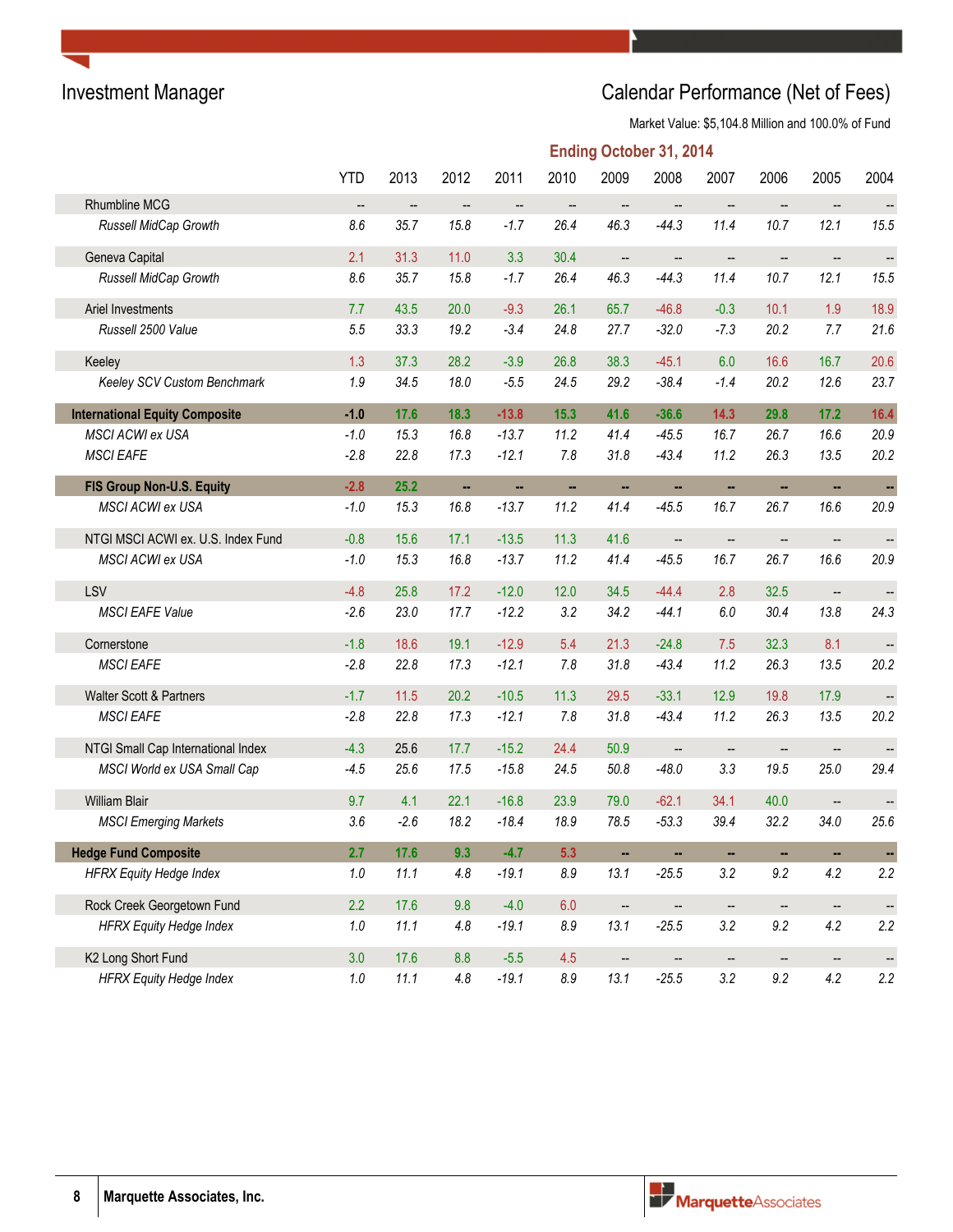# Investment Manager **Investment Manager** Calendar Performance (Net of Fees)

|                                   | <b>Ending October 31, 2014</b> |      |      |      |      |         |         |      |      |      |      |  |
|-----------------------------------|--------------------------------|------|------|------|------|---------|---------|------|------|------|------|--|
|                                   | YTD                            | 2013 | 2012 | 2011 | 2010 | 2009    | 2008    | 2007 | 2006 | 2005 | 2004 |  |
| <b>Real Estate Composite</b>      | 7.6                            | 12.4 | 9.3  | 15.3 | 16.9 | $-31.8$ | $-16.2$ | 14.4 | 16.7 | 24.3 | 9.9  |  |
| <b>NPI</b>                        | 8.5                            | 11.0 | 10.5 | 14.3 | 13.1 | $-16.9$ | $-6.5$  | 15.8 | 16.6 | 20.1 | 14.5 |  |
| <b>Open-End Real Estate Comp</b>  | 8.7                            | 12.7 | 10.7 | 15.0 | 14.8 | $-31.6$ | $-11.1$ | 15.8 | 15.3 | 22.6 | 12.7 |  |
| <b>NFI</b>                        | 8.4                            | 13.0 | 9.8  | 15.0 | 15.3 | $-30.4$ | $-10.7$ | 14.8 | 15.3 | 20.2 | 12.0 |  |
| American Core Realty Fund, LLC    | 8.9                            | 11.3 | 10.2 | 13.8 | 10.0 | $-30.8$ | $-6.3$  | 16.0 | 9.8  | 18.0 | 11.1 |  |
| NFI                               | 8.4                            | 13.0 | 9.8  | 15.0 | 15.3 | $-30.4$ | $-10.7$ | 14.8 | 15.3 | 20.2 | 12.0 |  |
| AFL-CIO Building Investment Trust | 9.6                            | 9.7  | 10.8 | 12.5 | 13.0 | $-25.5$ | $-10.1$ | 13.2 | 15.4 | 17.1 | 7.1  |  |
| NFI                               | 8.4                            | 13.0 | 9.8  | 15.0 | 15.3 | $-30.4$ | $-10.7$ | 14.8 | 15.3 | 20.2 | 12.0 |  |
| JPMorgan Strategic Property Fund  | 7.3                            | 14.8 | 11.0 | 14.9 | 13.0 | $-27.1$ | $-9.0$  | 15.6 | 15.5 | 23.9 | 11.3 |  |
| NFI                               | 8.4                            | 13.0 | 9.8  | 15.0 | 15.3 | $-30.4$ | $-10.7$ | 14.8 | 15.3 | 20.2 | 12.0 |  |
| <b>PRISA</b>                      | 8.5                            | 13.7 | 8.7  | 18.0 | 17.4 | $-34.8$ | $-13.8$ | 16.5 | 15.1 | 22.2 | 14.3 |  |
| <b>NFI</b>                        | 8.4                            | 13.0 | 9.8  | 15.0 | 15.3 | $-30.4$ | $-10.7$ | 14.8 | 15.3 | 20.2 | 12.0 |  |
| PRISA II                          | 9.8                            | 14.0 | 13.2 | 19.6 | 23.8 | $-45.5$ | $-16.9$ | 16.8 | 17.6 | 26.4 | 18.3 |  |
| NFI                               | 8.4                            | 13.0 | 9.8  | 15.0 | 15.3 | $-30.4$ | $-10.7$ | 14.8 | 15.3 | 20.2 | 12.0 |  |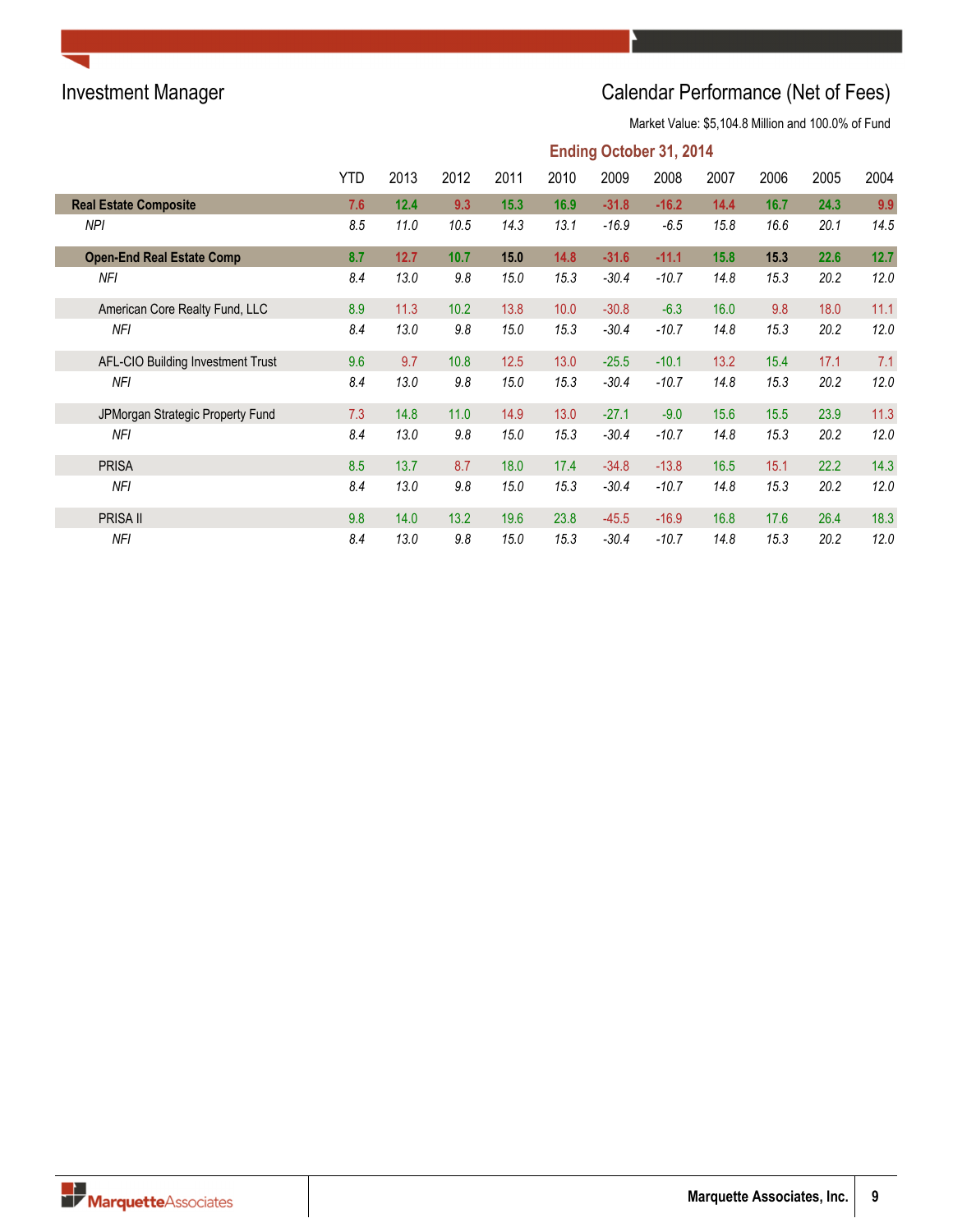## FIS Group Composite **Annualized Performance (Net of Fees)** Annualized Performance (Net of Fees)

Market Value: \$193.6 Million and 3.8% of Fund

|                                             |              |                     |        |        | <b>Ending October 31, 2014</b> |        |                  |                          |                          |                          |                          | <b>Inception</b>                |               |
|---------------------------------------------|--------------|---------------------|--------|--------|--------------------------------|--------|------------------|--------------------------|--------------------------|--------------------------|--------------------------|---------------------------------|---------------|
|                                             | Market Value | $%$ of<br>Portfolio | 1 Mo   | 3 Mo   | <b>YTD</b>                     |        | 1 Yr 2 Yrs 3 Yrs |                          |                          |                          |                          | 4 Yrs 5 Yrs 10 Yrs Return Since |               |
| <b>FIS Group Composite</b>                  | 193,587,596  | 100.0               | 2.5    | 2.7    | 6.1                            | 11.9   | 20.7             | 17.9                     | 15.7                     | н,                       | 4                        | 16.3                            | <b>Jul-10</b> |
| FIS Group Dynamic Benchmark                 |              |                     | 2.9    | 2.5    | 5.0                            | 10.0   | 19.2             | 17.7                     | 15.0                     | 16.4                     | 8.3                      | 16.3                            | $Jul-10$      |
| 70% DJ Total Stock / 30% MSCI<br>ACWI ex-US |              |                     | 1.6    | 1.7    | 6.7                            | 11.1   | 18.3             | 16.0                     | 12.9                     | 13.6                     | 8.1                      | 14.3                            | $Jul-10$      |
| FIS Group U.S. Equity                       | 152,798,254  | 78.9                | 3.4    | 4.6    | 8.8                            | 15.1   | 23.7             | 19.8                     | 16.7                     | ä.                       | u,                       |                                 | 17.3 Jul-10   |
| 50% Russell 1000 / 50% Russell<br>2000      |              |                     | 4.5    | 5.0    | 6.3                            | 12.5   | 22.0             | 19.1                     | 16.1                     | 17.3                     | 8.7                      | 17.3                            | $Jul-10$      |
| Edgar Lomax                                 | 25,518,811   | 13.2                | 1.7    | 4.7    | 13.4                           | 19.3   | 22.8             | 19.5                     | $\overline{\phantom{a}}$ | --                       |                          |                                 | 19.5 Oct-11   |
| Russell 1000 Value                          |              |                     | 2.2    | 3.8    | 10.5                           | 16.5   | 22.2             | 20.4                     | 16.7                     | 16.5                     | 7.9                      |                                 | 20.4 Oct-11   |
| <b>Vision Capital</b>                       | 11,031,282   | 5.7                 | 1.3    | 3.6    | 7.2                            | 12.9   | 18.7             | 17.0                     | $\overline{\phantom{a}}$ | --                       | $\mathbb{L}$             |                                 | 12.6 May-11   |
| Russell 1000 Growth                         |              |                     | 2.6    | 5.8    | 10.7                           | 17.1   | 22.6             | 19.3                     | 16.9                     | 17.4                     | 9.1                      |                                 | 15.0 May-11   |
| Fortaleza                                   | 11,969,641   | 6.2                 | 3.1    | 5.6    | 8.9                            | 14.5   | 22.3             | 19.1                     | 16.3                     | $\overline{\phantom{a}}$ | $\overline{\phantom{a}}$ |                                 | 19.8 Aug-10   |
| Russell 1000 Growth                         |              |                     | 2.6    | 5.8    | 10.7                           | 17.1   | 22.6             | 19.3                     | 16.9                     | 17.4                     | 9.1                      |                                 | 20.3 Aug-10   |
| Decatur Capital                             | 12,197,534   | 6.3                 | 2.9    | 5.2    | 13.8                           | 22.6   | 24.8             | $\overline{\phantom{a}}$ | --                       | --                       | $\mathbb{L}$             |                                 | 22.1 Aug-12   |
| Russell 1000 Growth                         |              |                     | 2.6    | 5.8    | 10.7                           | 17.1   | 22.6             | 19.3                     | 16.9                     | 17.4                     | 9.1                      |                                 | 20.1 Aug-12   |
| Oakbrook Investment                         | 25,923,835   | 13.4                | 3.2    | 4.6    | 11.6                           | 17.2   | 25.7             | $\overline{\phantom{a}}$ | --                       | --                       | $\frac{1}{2}$            |                                 | 24.0 Aug-12   |
| Russell MidCap                              |              |                     | 3.1    | 4.5    | 10.2                           | 15.3   | 24.2             | 20.1                     | 16.9                     | 19.0                     | 10.4                     |                                 | 22.8 Aug-12   |
| <b>Apex Capital</b>                         | 29,660,141   | 15.3                | 2.6    | 5.0    | 9.3                            | 17.3   | 26.4             | $\overline{\phantom{a}}$ | $\overline{\phantom{a}}$ | $\overline{\phantom{a}}$ | $\mathbb{H}$             |                                 | 24.6 Aug-12   |
| Russell 2500 Growth                         |              |                     | 4.4    | 5.3    | 4.0                            | 10.2   | 23.2             | 18.6                     | 16.9                     | 19.2                     | 10.3                     |                                 | 21.4 Aug-12   |
| Channing                                    | 19,911,027   | 10.3                | 6.8    | 5.5    | 4.2                            | 9.6    | 24.7             | 21.8                     | 17.2                     | 18.9                     | $\Box$                   |                                 | 11.3 Aug-08   |
| Russell 2000 Value                          |              |                     | 7.0    | 4.1    | 1.9                            | 7.9    | 19.7             | 17.9                     | 14.2                     | 16.1                     | 7.8                      |                                 | 8.4 Aug-08    |
| Lombardia                                   | 16,585,983   | 8.6                 | 6.3    | 2.7    | 0.9                            | 6.3    | 21.1             | 18.4                     | 15.4                     | 17.0                     | $\ddot{\phantom{0}}$     |                                 | 10.5 Dec-07   |
| Russell 2000 Value                          |              |                     | 7.0    | 4.1    | 1.9                            | 7.9    | 19.7             | 17.9                     | 14.2                     | 16.1                     | 7.8                      |                                 | 7.4 Dec-07    |
| FIS Group Non-U.S. Equity                   | 40,789,342   | 21.1                | $-0.7$ | $-4.0$ | $-2.8$                         | 1.5    | 12.6             | ш,                       | н.                       | н,                       |                          |                                 | 13.3 Aug-12   |
| MSCI ACWI ex USA                            |              |                     | -1.0   | $-5.3$ | $-1.0$                         | 0.1    | 9.7              | 7.8                      | 4.5                      | 6.1                      | 6.6                      |                                 | 11.0 Aug-12   |
| Hanoverian Capital                          | 19,951,176   | 10.3                | $-1.5$ | $-3.9$ | $-4.1$                         | 0.8    | 13.0             | $\overline{\phantom{a}}$ | u.                       | $\overline{\phantom{a}}$ | $\ddot{\phantom{0}}$     |                                 | 13.7 Aug-12   |
| <b>MSCI EAFE</b>                            |              |                     | $-1.5$ | $-5.4$ | $-2.8$                         | $-0.6$ | 12.3             | 9.7                      | 6.1                      | 6.5                      | 5.8                      |                                 | 13.2 Aug-12   |
| <b>Ativo Capital</b>                        | 20,823,190   | 10.8                | 0.0    | $-4.2$ | $-1.6$                         | 2.1    | 16.0             | $\overline{\phantom{a}}$ | --                       | $\overline{\phantom{a}}$ |                          |                                 | 16.6 Aug-12   |
| MSCI EAFE + Canada                          |              |                     | $-1.6$ | $-5.6$ | $-2.2$                         | $-0.2$ | 11.6             | 9.1                      | 5.8                      | 6.5                      | 6.0                      |                                 | 12.5 Aug-12   |

\* The FIS Group Dynamic Benchmark is updated monthly account benchmark weightings from the beginning of each month. Prior to August 31, 2012, the benchmark is 50% Russell 1000 / 50% Russell 2000.

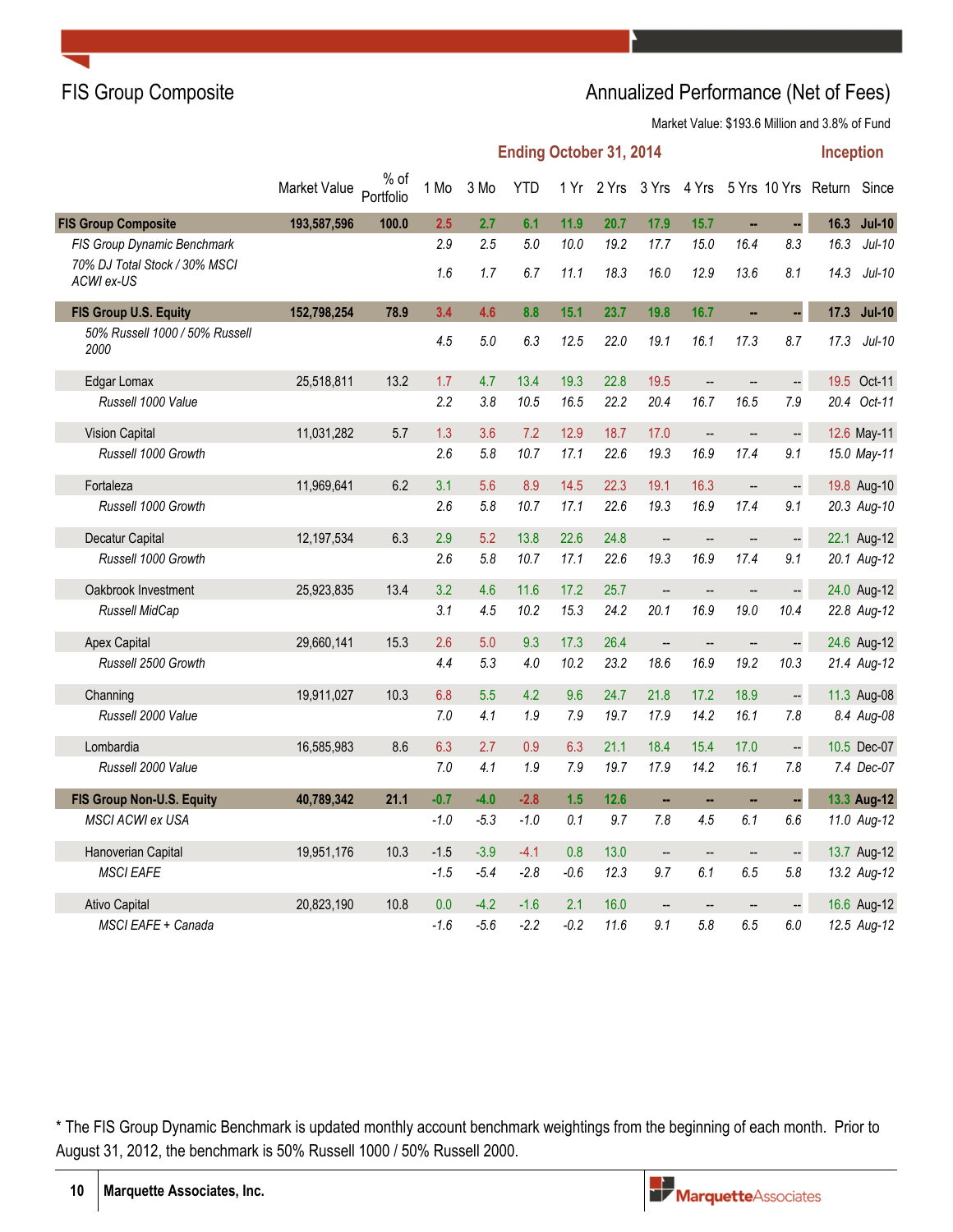

# Annuity & Benefit Fund **Inception Performance (Net of Fees)**

Ending October 31, 2014

| Performance                        |                               |                                    |               |                |                  |                   |
|------------------------------------|-------------------------------|------------------------------------|---------------|----------------|------------------|-------------------|
| <b>Asset Class</b>                 | <b>Benchmark</b>              | Manager                            | <b>From</b>   | <b>Manager</b> | <b>Benchmark</b> | <b>Difference</b> |
| <b>SMID-Cap Value Equity</b>       | Custom Benchmark <sup>1</sup> | Ariel                              | July-84       | 13.1%          | 12.1%            | 1.0%              |
| Large-Cap Value Equity             | Russell 1000 Value            | <b>Great Lakes</b>                 | April-91      | 10.6%          | 10.4%            | 0.2%              |
| <b>Small-Cap Value Equity</b>      | <b>Custom Benchmark</b>       | Keeley                             | January-93    | 12.5%          | 11.0%            | 1.5%              |
| Enhanced Index Fixed Income        | BarCap Aggregate              | Neuberger Berman                   | June-01       | 5.4%           | 5.2%             | 0.2%              |
| Large-Cap Growth Equity            | Russell 1000 Growth           | Holland                            | November-02   | 9.4%           | 9.6%             | $-0.2%$           |
| Large-Cap Growth Equity            | Russell 1000 Growth           | CastleArk                          | August-04     | 8.9%           | $9.0\%$          | $-0.1%$           |
| International Growth Equity        | <b>MSCI EAFE</b>              | Cornerstone                        | December-04   | 6.4%           | 5.2%             | 1.2%              |
| International Growth Equity        | <b>MSCIEAFE</b>               | <b>Walter Scott</b>                | December-04   | 6.5%           | 5.2%             | 1.3%              |
| <b>International Value Equity</b>  | <b>MSCI EAFE Value</b>        | LSV                                | $Mav-05$      | 5.3%           | 4.7%             | 0.6%              |
| Int'l Emerging Core Equity         | <b>MSCIEM</b>                 | <b>William Blair</b>               | August-05     | 9.7%           | 8.3%             | 1.4%              |
| Mid-Cap Core Equity                | <b>Russell MidCap</b>         | Earnest                            | December-06   | 7.8%           | 8.2%             | $-0.4%$           |
| Large-Cap Core Equity              | S&P 500                       | Rhumbline                          | September-08  | 10.2%          | 10.0%            | 0.2%              |
| International Core Equity          | MSCI ACWI ex. U.S.            | NTGI ACWI ex. U.S.                 | November-08   | 10.5%          | 10.3%            | 0.2%              |
| Int'l Small-Cap Equity             | MSCI Small-Cap International  | <b>MSCI World Ex USA Small Cap</b> | November-08   | 14.8%          | 14.6%            | 0.2%              |
| <b>Hedged Equity Fund of Funds</b> | <b>HFRX Hedged Equity</b>     | <b>K2 Advisors</b>                 | February-09   | 5.9%           | 2.8%             | 3.1%              |
| <b>Hedged Equity Fund of Funds</b> | <b>HFRX Hedged Equity</b>     | <b>Rock Creek</b>                  | February-09   | 6.5%           | 2.8%             | 3.7%              |
| Core Fixed Income                  | BarCap Aggregate              | <b>LM Capital</b>                  | April-09      | 5.2%           | 4.9%             | 0.3%              |
| Fixed Income - Intermediate        | BarCap Int. Gov/Credit        | Segall, Bryant, & Hamill           | $May-09$      | 4.7%           | 4.1%             | 0.6%              |
| Fixed Income - High Yield          | BarCap Ba High Yield          | MacKay Shields                     | $M$ ay-09     | 12.2%          | 12.9%            | $-0.7%$           |
| Fixed Income - Senior Loan         | <b>CSFB Leveraged Loan</b>    | Symphony                           | September-09  | 8.0%           | 7.2%             | 0.8%              |
| Mid-Cap Growth Equity              | Russell MidCap Growth         | Geneva Capital                     | December-09   | 16.5%          | 18.0%            | $-1.5%$           |
| <b>Core Fixed Income</b>           | BarCap Aggregate              | <b>UBS</b>                         | August-10     | 3.9%           | 3.5%             | 0.4%              |
| Large-Cap Value Equity             | Wilshire U.S. Large Cap Index | Herndon                            | December-11   | 17.9%          | 20.3%            | $-2.4%$           |
| Mid-Cap Growth Equity              | Russell MidCap Growth         | Rhumbline                          | <b>May-14</b> | 5.0%           | 5.2%             | $-0.2%$           |

<sup>1</sup> Ariel Custom Benchmark is Russell 2500 Value, and prior to March 2002, the Russell 2000 Value.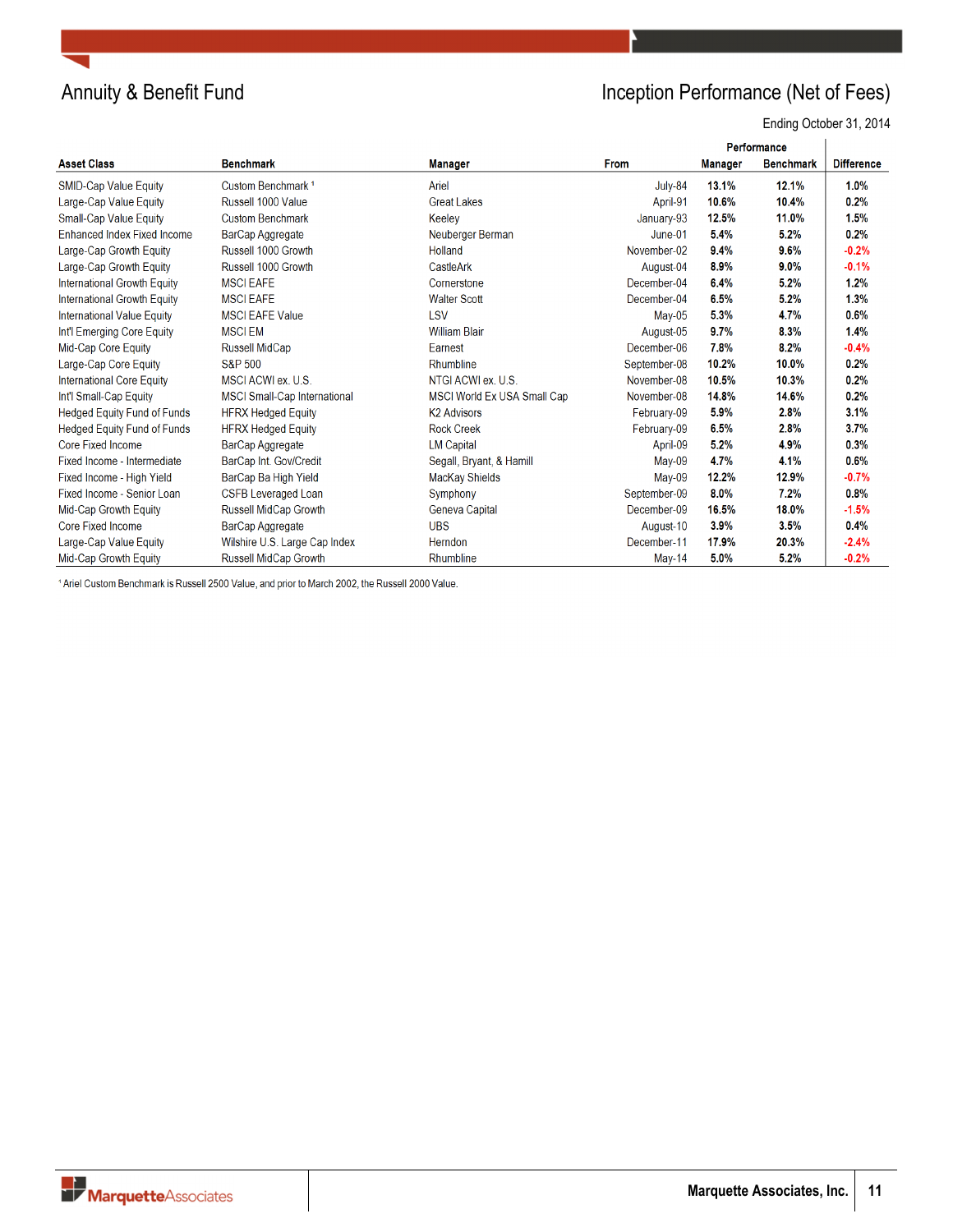

Market Value: \$5,104.8 Million and 100.0% of Fund

### **Attribution Summary 1 Year Ending October 31, 2014**

| I Teal Ending October 31, 2014 |                       |                      |                  |                          |                      |                  |
|--------------------------------|-----------------------|----------------------|------------------|--------------------------|----------------------|------------------|
|                                | Wtd. Actual<br>Return | Wtd. Index<br>Return | Excess<br>Return | Selection<br>Effect      | Allocation<br>Effect | Total<br>Effects |
|                                |                       |                      |                  |                          |                      |                  |
| <b>Fixed Income Composite</b>  | 3.9%                  | 4.1%                 | $-0.3%$          | $-0.1%$                  | $-0.1\%$             | $-0.2%$          |
| U.S. Equity Composite          | 12.8%                 | 16.2%                | $-3.4%$          | $-0.8%$                  | $0.0\%$              | $-0.8\%$         |
| International Equity Composite | 0.5%                  | 0.1%                 | 0.4%             | 0.1%                     | 0.0%                 | 0.1%             |
| <b>Hedge Fund Composite</b>    | 6.5%                  | 3.3%                 | 3.2%             | 0.4%                     | $0.0\%$              | $0.4\%$          |
| Real Estate Composite          | 11.2%                 | 10.3%                | 0.8%             | 0.1%                     | $-0.1\%$             | $0.0\%$          |
| Open-End Real Estate Comp      | 11.9%                 | 10.6%                | 1.4%             | $\overline{\phantom{a}}$ | --                   |                  |
| <b>Total</b>                   | 6.9%                  | 6.6%                 | 0.3%             | $-0.4%$                  | $-0.2%$              | $-0.5%$          |

# **RISK RETURN STATISTICS**

November 01, 2009 Through October 31, 2014

|                                         | <b>Total Fund Composite</b> | <b>Proposed Policy Benchmark</b> |
|-----------------------------------------|-----------------------------|----------------------------------|
| <b>RETURN SUMMARY STATISTICS</b>        |                             |                                  |
| Number of Periods                       | 60                          | 60                               |
| Maximum Return                          | 6.09                        | 5.31                             |
| Minimum Return                          | $-5.21$                     | $-4.29$                          |
| Annualized Return                       | 10.21                       | 9.20                             |
| <b>Total Return</b>                     | 62.63                       | 55.26                            |
| Annualized Excess Return Over Risk Free | 10.15                       | 9.13                             |
| Annualized Excess Return                | 1.02                        | 0.00                             |
| <b>RISK SUMMARY STATISTICS</b>          |                             |                                  |
| Beta                                    | 1.12                        | 1.00                             |
| <b>Upside Deviation</b>                 | 5.03                        | 4.50                             |
| Downside Deviation                      | 5.42                        | 4.70                             |
| <b>RISK/RETURN SUMMARY STATISTICS</b>   |                             |                                  |
| <b>Annualized Standard Deviation</b>    | 8.16                        | 7.20                             |
| Alpha                                   | $-0.01$                     | 0.00                             |
| Sharpe Ratio                            | 1.24                        | 1.27                             |
| Excess Return Over Market / Risk        | 0.12                        | 0.00                             |
| <b>Tracking Error</b>                   | 1.38                        | 0.00                             |
| <b>Information Ratio</b>                | 0.74                        |                                  |
| <b>CORRELATION STATISTICS</b>           |                             |                                  |
| R-Squared                               | 0.98                        | 1.00                             |
| Correlation                             | 0.99                        | 1.00                             |

Market Proxy: Proposed Policy Benchmark Risk-Free Proxy: 91 Day T-Bills